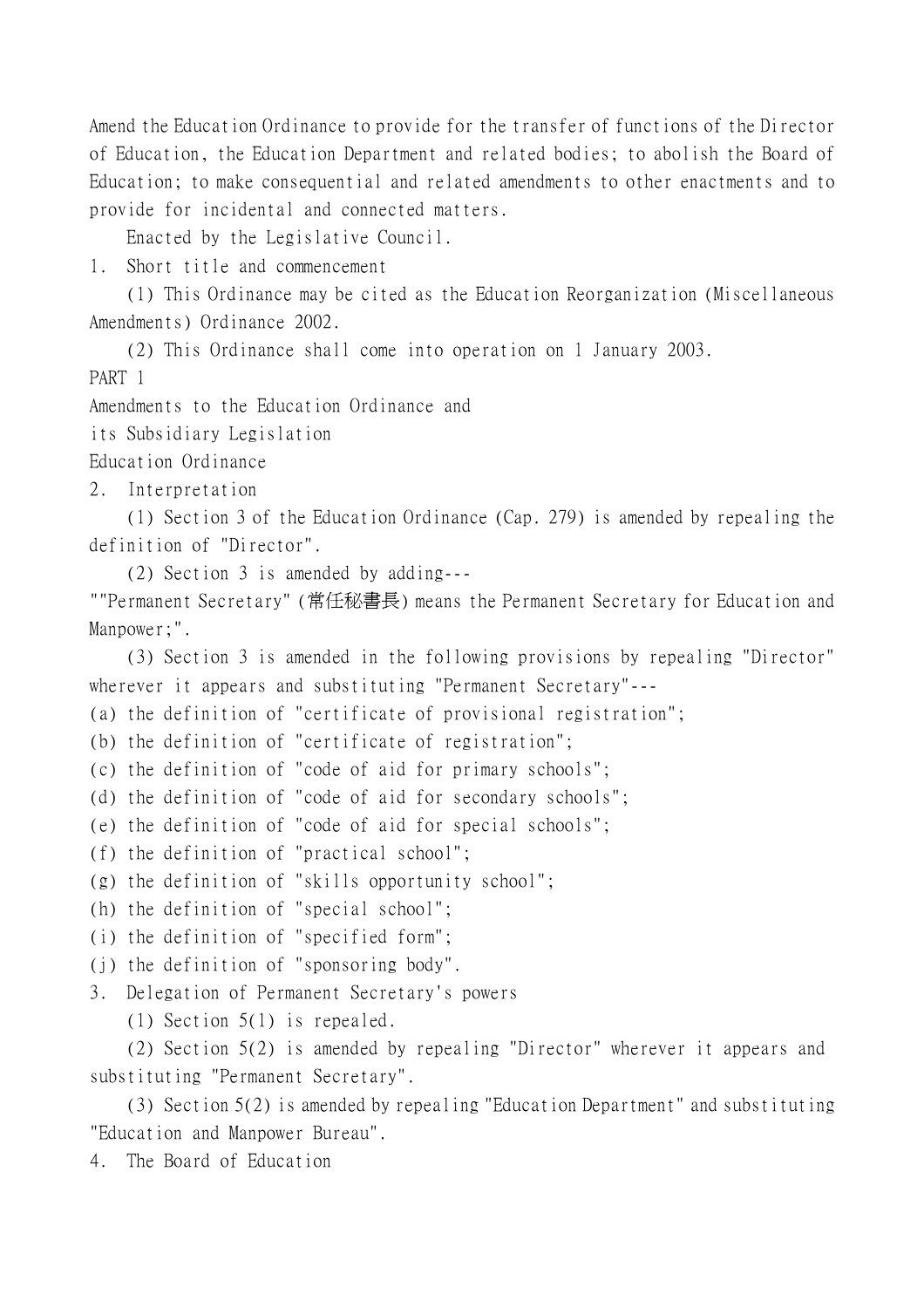Section 7 is repealed.

5. Resignation of a member Section 7A is repealed.

6. Changes in design or use of premises

increasing fire risk

(1) Section 21(1) is amended by repealing "Director" where it secondly appears and substituting "Permanent Secretary".

(2) Section 21(1A) is amended by repealing "Director" and substituting "Permanent Secretary".

(3) Section 21(2) is amended by repealing "Director" where it secondly and last appears and substituting "Permanent Secretary".

(4) Section 21(3) is amended by repealing "Director" where it twice appears and substituting "Permanent Secretary".

7. Grounds for cancellation of registration or

provisional registration of school

(1) Section 22(1) is amended by repealing "The Director" and substituting "The Permanent Secretary".

(2) Section 22(1)(c) is amended by repealing "Director" and substituting "Permanent Secretary".

(3) Section 22(1)(e) is amended by repealing "Director" and substituting "Permanent Secretary".

(4) Section 22(1)(f) is amended by repealing "Director" and substituting "Permanent Secretary".

(5) Section 22(1)(g) is amended by repealing "Director" and substituting "Permanent Secretary".

(6) Section 22(1)(h) is amended by repealing "Director" where it first appears and substituting "Permanent Secretary".

(7) Section 22(1)(ha) is amended by repealing "Director" and substituting "Permanent Secretary".

(8) Section 22(1)(j) is amended by repealing "Director" and substituting "Permanent Secretary".

(9) Section 22(2) is amended by repealing "Director" and substituting "Permanent Secretary".

8. Part heading amended

The heading to Part VII is amended by repealing "Director" and substituting "Permanent Secretary".

9. Appointment of inspectors

Section 79(a) is amended by repealing "Education Department" and substituting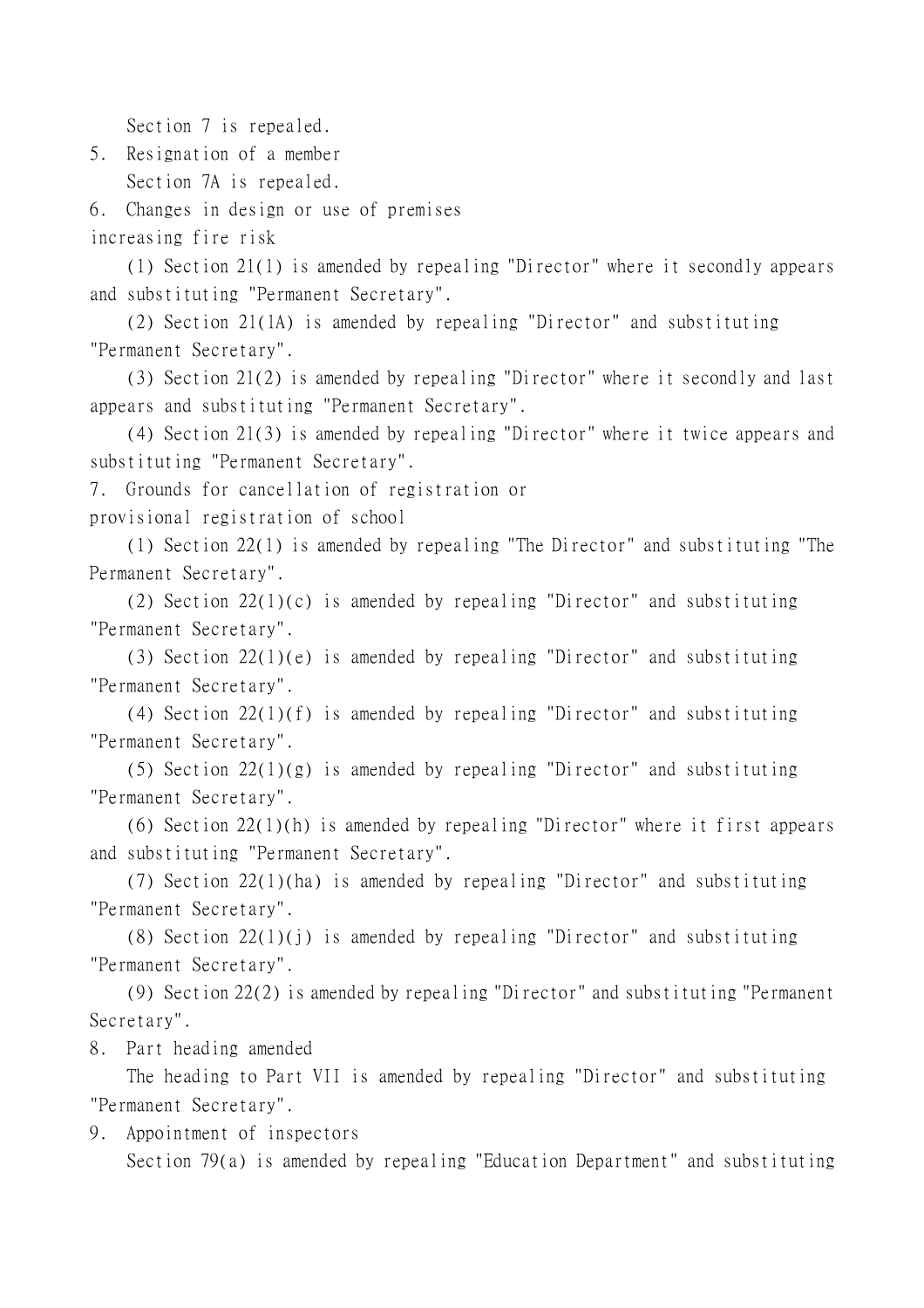"Education and Manpower Bureau".

10. Transitional provisions regarding approved managers

(1) Section 100(2) is amended by repealing "Director" where it first appears and substituting "Director of Education".

(2) Section 100(2) is amended by repealing "Director" where it secondly appears and substituting "Permanent Secretary".

```
11. "Permanent Secretary" substituted
```
for "Director"

The Ordinance is amended in the following provisions by repealing "Director" wherever it appears and substituting "Permanent Secretary"---

```
(a) section 6(1);
```

```
(b) section 8(1) and (2);
```

```
(c) section 9(5);
```

```
(d) section 11(a);
```

```
(e) section 12(2)(a) and (b);
```

```
(f) section 13;
```

```
(g) section 14(1) and (2);
```

```
(h) section 15(1) and (2);
```

```
(i) section 16(1) and (2);
```

```
(j) section 17;
```

```
(k) section 18(1), (2) and (3);
```

```
(l) section 18A(1);
```

```
(m) section 20(1), (5) and (6);
```

```
(n) section 20A(1) and (2);
```

```
(o) section 28;
```

```
(p) section 29(1);
```

```
(q) section 30(1) and (2);
```

```
(r) section 31(1) and (2);
```

```
(s) section 34;
```

```
(t) section 35(1) and (2);
```

```
(u) section 36(c) and (d);
```

```
(v) section 37;
```

```
(w) section 38(1) and (2);
```

```
(x) section 38A(1), (2), (3), (4) and (5);
```

```
(y) section 39(1) and (2);
```

```
(z) section 40;
```

```
(za) section 41(1), (2) and (3);
```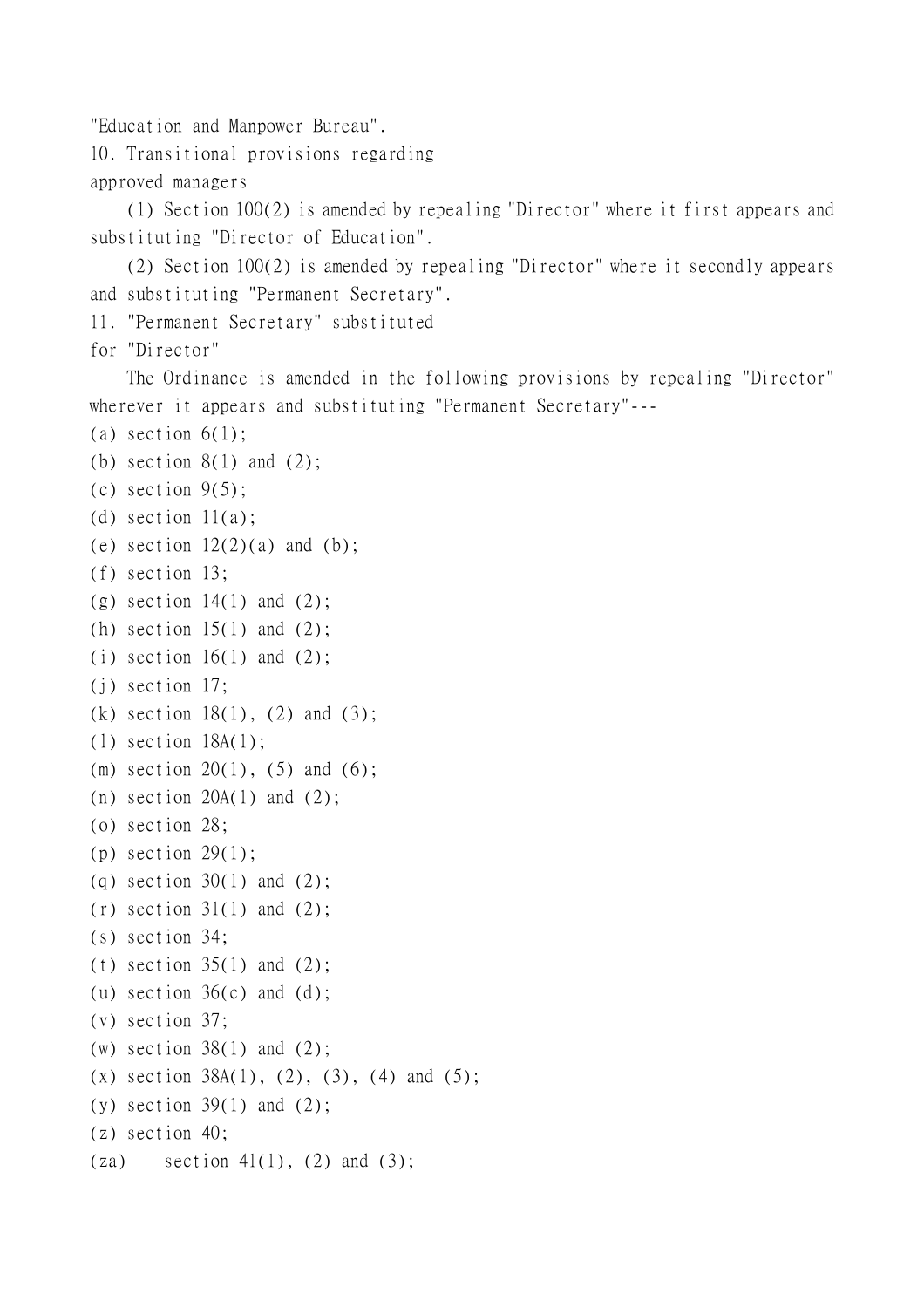```
(zb) section 43;
(zc) section 44(a);
(zd) section 45(1) and (2);
(ze) section 46;
(zf) section 47;
(2g) section 49(1);
(zh) section 50(1), (2) and (3);
(zi) section 51(1) and (2);
(zj) section 52(1) and (3);
(zk) section 53(1) and (2);
(z1) section 54(1) and (2);
(zm) section 55(c) and (d);
(\text{zn}) section 56(1) and (2);
(zo) section 57(1) and (2);
(zp) section 58(2);
(zq) section 58A(2)(b);
(zr) section 58B(1) and (2);
(zs) section 60(1) and (2)(a), (b), (c), (d), (e), (f) and (g);
(zt) section 61(1) and (2)(a);
(zu) section 62(1)(a) and (c), (2), (3), (6), (7) and (8);
(zv) section 64(1) and (2);
(zw) section 65;
(zx) section 66(1) and (2);
(zy) section 67;
(zz) section 71;
(zza) section 72(1), (2) and (3);
(zzb) section 72A(1) and (2);
(zzc) section 74(1), (2), (2A), (2B) and (3)(c)(i) and (iii);
(zzd) section 80;
(zze) section 81;
(zzf) section 81A(1), (1A), (2), (3) and (4);
(zzg) section 81B;
(zzh) section 82(1);
(zzi) section 83(1), (1A), (2), (3), (4), (5) and (6)(b) and (ii);
(zzj) section 84(1)(sa), (v) and (za), (2)(a), (b) and (c) and (4);
(zzk) section 86A(2);
(zzl) section 87(1)(d)(i) and (ha) and (5)(a) and (b).
```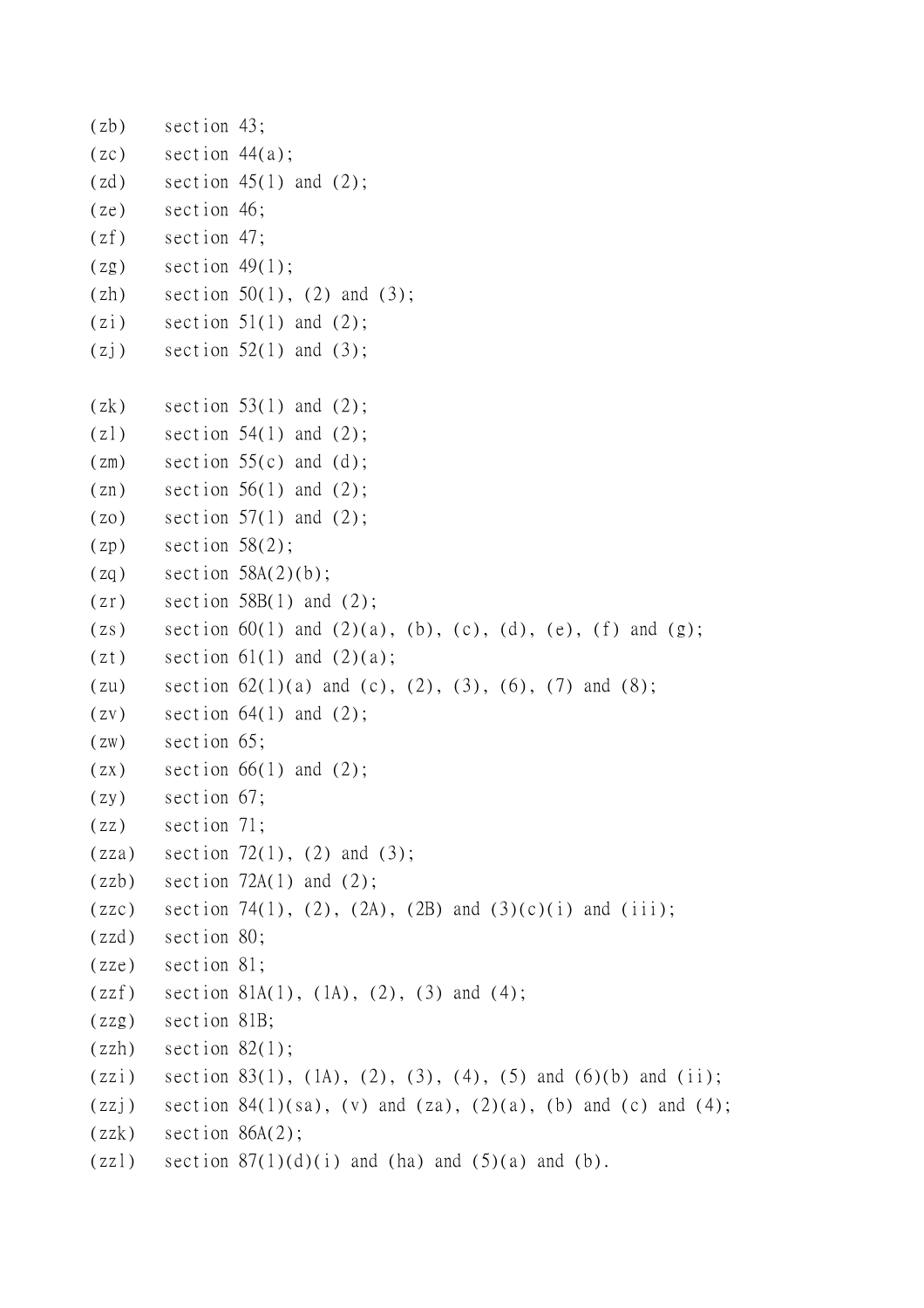Education Regulations

12. Maximum height of schools

Regulation 7 of the Education Regulations (Cap. 279 sub. leg.) is amended, in the proviso, by repealing "Director" where it first appears and substituting "Permanent Secretary".

13. Restriction on furniture to be in

any classroom

Regulation 14 is amended by repealing "Director" where it first appears and substituting "Permanent Secretary".

```
14. "Permanent Secretary" substituted
```

```
for "Director"
```
The Regulations are amended in the following provisions by repealing "Director" wherever it appears and substituting "Permanent Secretary"---

- (a) regulation 3;
- (b) regulation 6(b);
- (c) regulation 10;
- (d) regulation  $15(2)(b)$  and  $(3)$ ;
- (e) regulation 16;
- (f) regulation 20;
- (g) regulation 21(1);
- (h) regulation 22;
- (i) regulation 23;
- (j) regulation 24;
- (k) regulation 28;
- (l) regulation 31;
- (m) regulation 32;
- (n) regulation 36;
- (o) regulation 37;
- (p) regulation  $40(3)(b)$ ;
- (q) regulation 42;
- (r) regulation 42A;
- (s) regulation 43(1);
- (t) regulation 44;
- (u) regulation  $46A(2)$  and  $(3)$ ;
- (v) regulation 48(2);
- (w) regulation  $54(1)$ ,  $(2)$  and  $(3)$ ;
- $(x)$  regulation  $55(5)$ ;
- (y) regulation  $56(4)$ ,  $(6)$  and  $(7)$ ;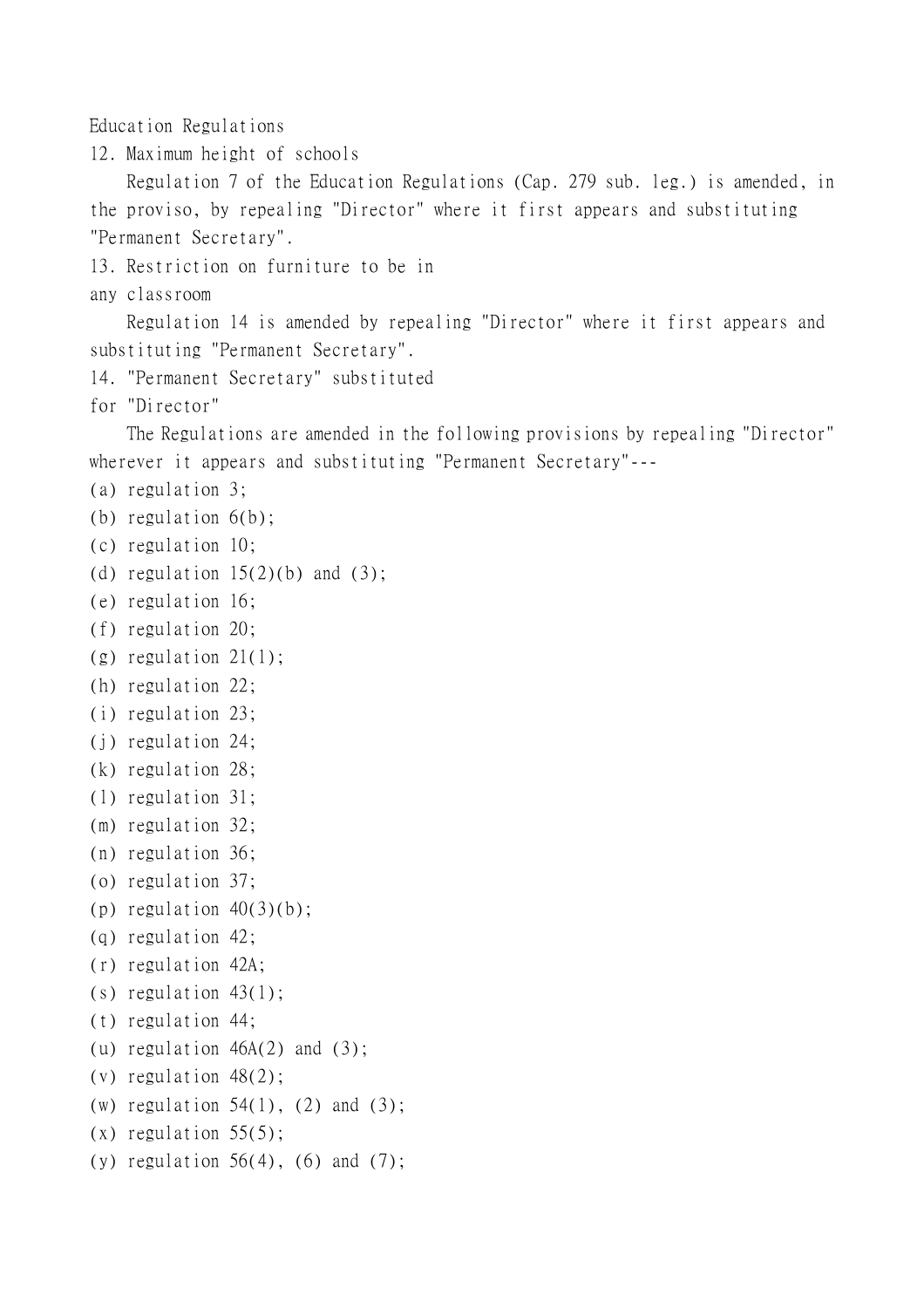```
(z) regulation 57(3);
(za) regulation 60;
(zb) regulation 60A(1);
(zc) regulation 61(1) and (2);
(zd) regulation 62(1);
(ze) regulation 64(b);
(zf) regulation 65;
(2g) regulation 66(1) and (2);
(zh) regulation 75(1), (2), (3) and (4);
(zi) regulation 79;
(zj) regulation 80;
(zk) regulation 81;
(zl) regulation 82;
zm) regulation 83(1)(a), (b) and (c);
(zn) regulation 85;
(zo) regulation 87(1);
(zp) regulation 88;
(zq) regulation 89(1) and (2);
(zr) regulation 90;
(zs) regulation 91(2);
(zt) regulation 92(2), (3), (4), (8), (10) and (12);
(zu) regulation 93(2);
(zv) regulation 94;
(zw) regulation 95(1) and (2);
(zx) regulation 96(1);
(zy) regulation 97(1) and (2);
(zz) regulation 98(1) and (2);
(zza) regulation 99A(1), (2)(a) and (3);
(zzb) regulation 101(10);
(zzc) paragraphs (8) and (9)(a)(i), (b)(i) and (c) of and the definition of
"approved" in Part I of the Second Schedule;
(zzd) paragraph (2) of Part II of the Second Schedule;
(zze) paragraph (3) of Part III of the Second Schedule;
(zzf) paragraph (3) of and the definition of "approved" in Part IV of the Second
Schedule;
(zzg) paragraphs 1 and 2 of Part I of the Fourth Schedule.
Grant Schools Provident Fund Rules
```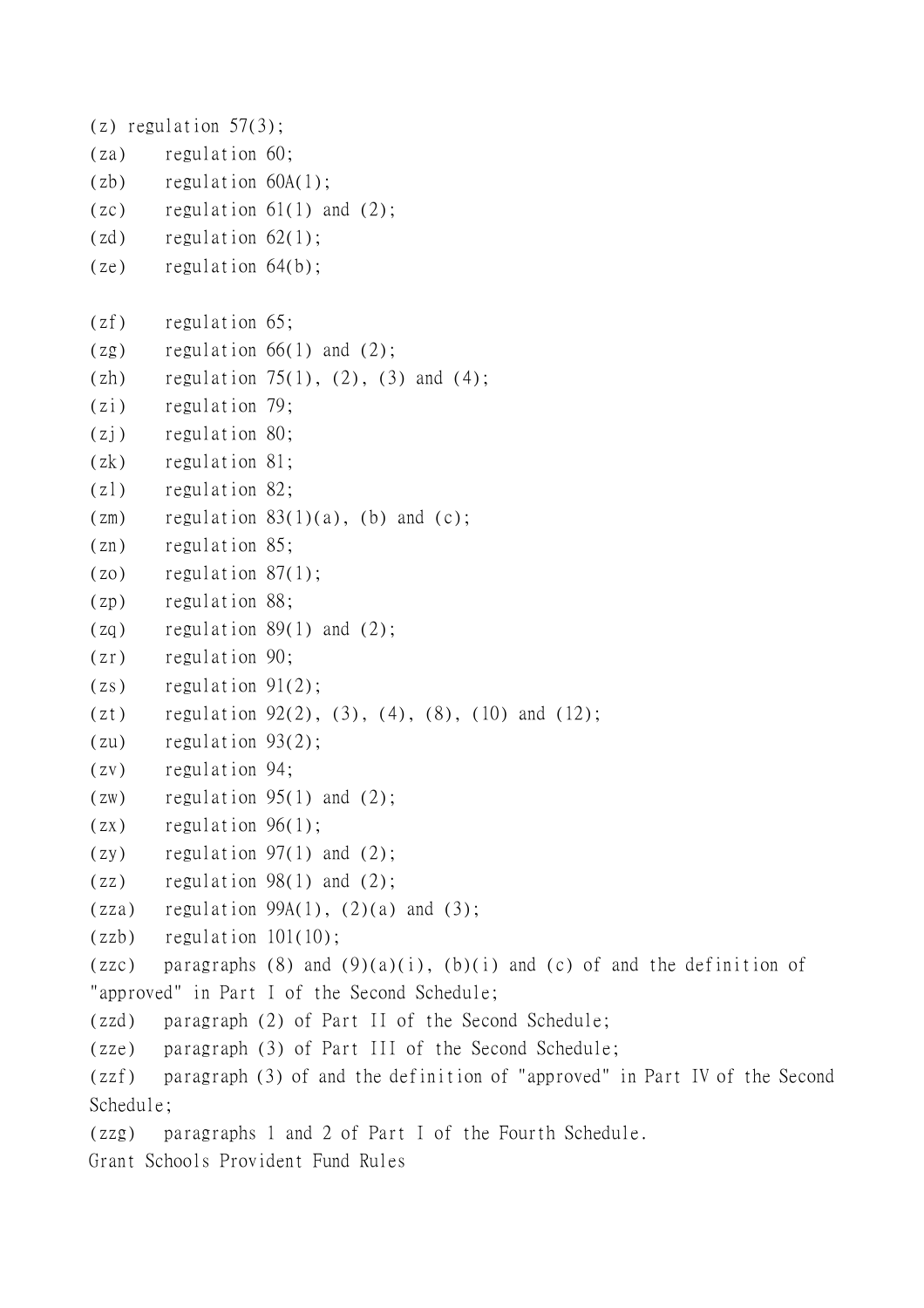```
15. Board of control
```
Rule 4(1) of the Grant Schools Provident Fund Rules (Cap. 279 sub. leg.) is amended by repealing "Director" where it first appears and substituting "Permanent Secretary".

```
16. "Permanent Secretary" substituted
```
for "Director"

The Rules are amended in the following provisions by repealing "Director" wherever it appears and substituting "Permanent Secretary"---

```
(a) rule 2(1) (the definition of "continuous contributory service");
```
(b) rule 2(1) (the definition of "DSS school");

(c) rule  $7(1)(f)$  and  $(3)$ ;

```
(d) rule 8(1), (1A) and (2A);
```
- (e) rule 9(2) and (6);
- (f) rule  $13(3)$  and  $(7)(a)$ ;

```
(g) rule 13B(1), (2) and (3);
```
(h) rule 18(1) and (2A).

Subsidized Schools Provident Fund Rules

```
17. "Permanent Secretary" substituted
```

```
for "Director"
```
The Subsidized Schools Provident Fund Rules (Cap. 279 sub. leg.) are amended in the following provisions by repealing "Director" wherever it appears and substituting "Permanent Secretary"---

```
(a) rule 2(1) (the definition of "continuous contributory service");
```
(b) rule 2(1) (the definition of "Hong Kong Special Schools Council");

(c) rule 2(1) (the definition of "Subsidized Primary Schools Council");

- (d) rule 2(1) (the definition of "Subsidized Secondary Schools Council");
- (e) rule  $5(1)(c)$  and  $(3)$ ;
- (f) rule  $7(1)(f)$  and  $(3)$ ;
- (g) rule  $8(1)$ , (1A) and (2A);

```
(h) rule 9(2) and (6);
```

```
(i) rule 13(3) and (7)(a);
```
(j) rule  $13B(3)(a)$ , (b) and (c);

```
(k) rule 15(1) and (2A).
```

```
Education (Amendment) Regulations 1982
```

```
18. Citation and commencement
```
Regulation 1(2) of the Education (Amendment) Regulations 1982

(L.N. 237 of 1982) is amended by repealing "Director of Education" and substituting "Permanent Secretary for Education and Manpower".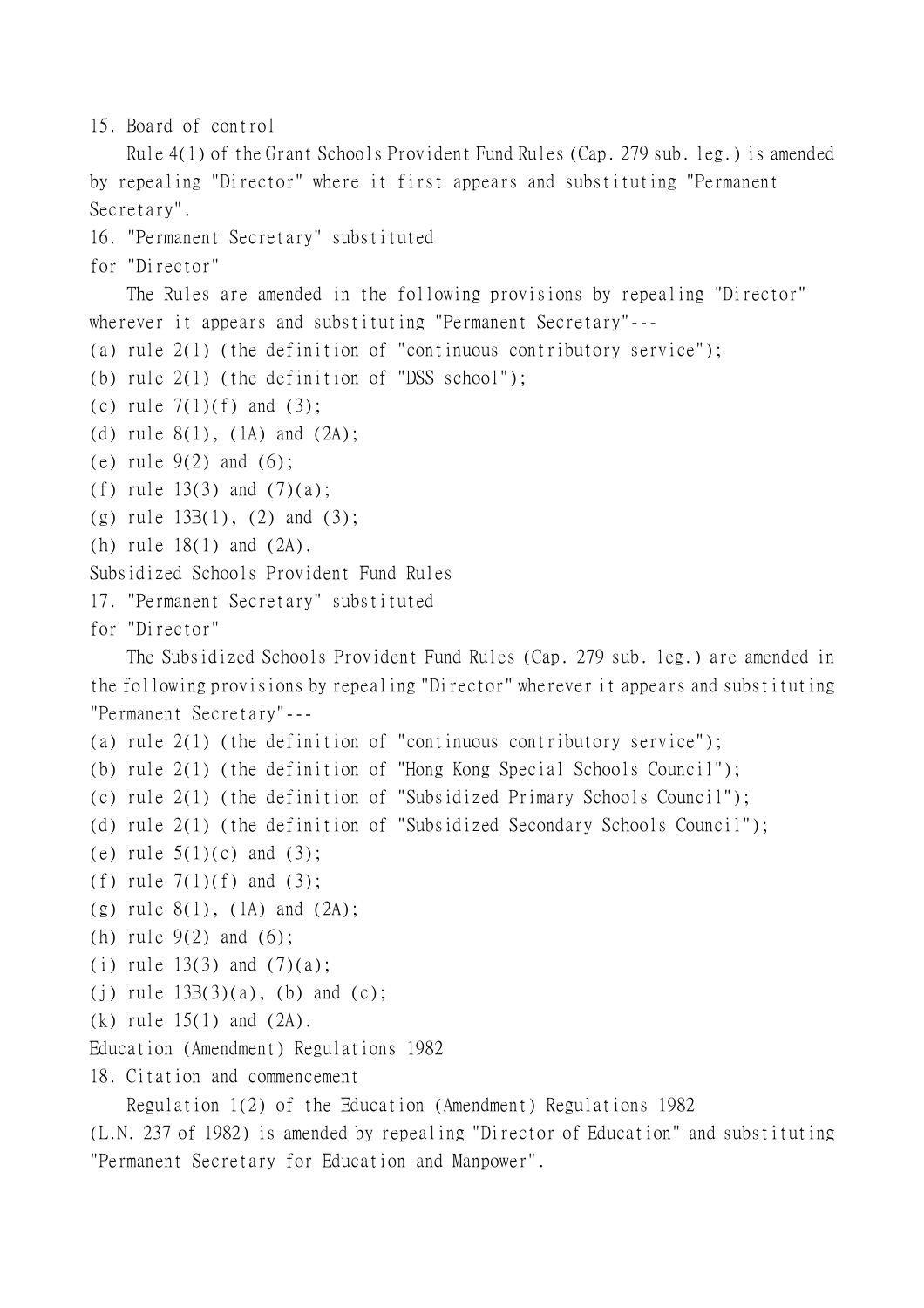19. Addition of new regulation 40A

Regulation 5 is amended, in the new regulation 40A(2)(b), by repealing "Director" and substituting "Permanent Secretary".

PART 2

Consequential and Related Amendments

Transfer of Businesses (Protection of Creditors) Ordinance

20. Saving

Section 10(d) of the Transfer of Businesses (Protection of Creditors) Ordinance (Cap. 49) is amended by repealing "Director of Education Incorporated" and substituting "Permanent Secretary for Education and Manpower Incorporated". Stamp Duty Ordinance

21. Interpretation of Part V

Section 38 of the Stamp Duty Ordinance (Cap. 117) is amended, in paragraph (b) of the definition of "incorporated public officer", by repealing "Director of Education Incorporated" and substituting "Permanent Secretary for Education and Manpower Incorporated".

Places of Public Entertainment Regulations

22. Power of licensing authority to reduce or waive fees

(1) Regulation 178(1)(b) of the Places of Public Entertainment Regulations (Cap. 172 sub. leg.) is amended by repealing "Director of Education" and substituting "Permanent Secretary for Education and Manpower".

(2) Regulation 178(1)(b) is amended by repealing "that Director" and substituting "the Permanent Secretary for Education and Manpower". Hong Kong Examinations and Assessment

Authority Ordinance

23. Members of the Authority

(1) Schedule 2 to the Hong Kong Examinations and Assessment Authority Ordinance (Cap. 261) is amended, in paragraph (a)(vii), by repealing "Director of Education" and substituting "Permanent Secretary for Education and Manpower".

(2) Schedule 2 is amended by repealing paragraph (b)(i).

Post Secondary Colleges Ordinance

24. Interpretation

(1) Section 2 of the Post Secondary Colleges Ordinance (Cap. 320) is amended by repealing the definition of "Director".

(2) Section 2 is amended by adding---

""Permanent Secretary" (常任秘書長) means the Permanent Secretary for Education and Manpower.".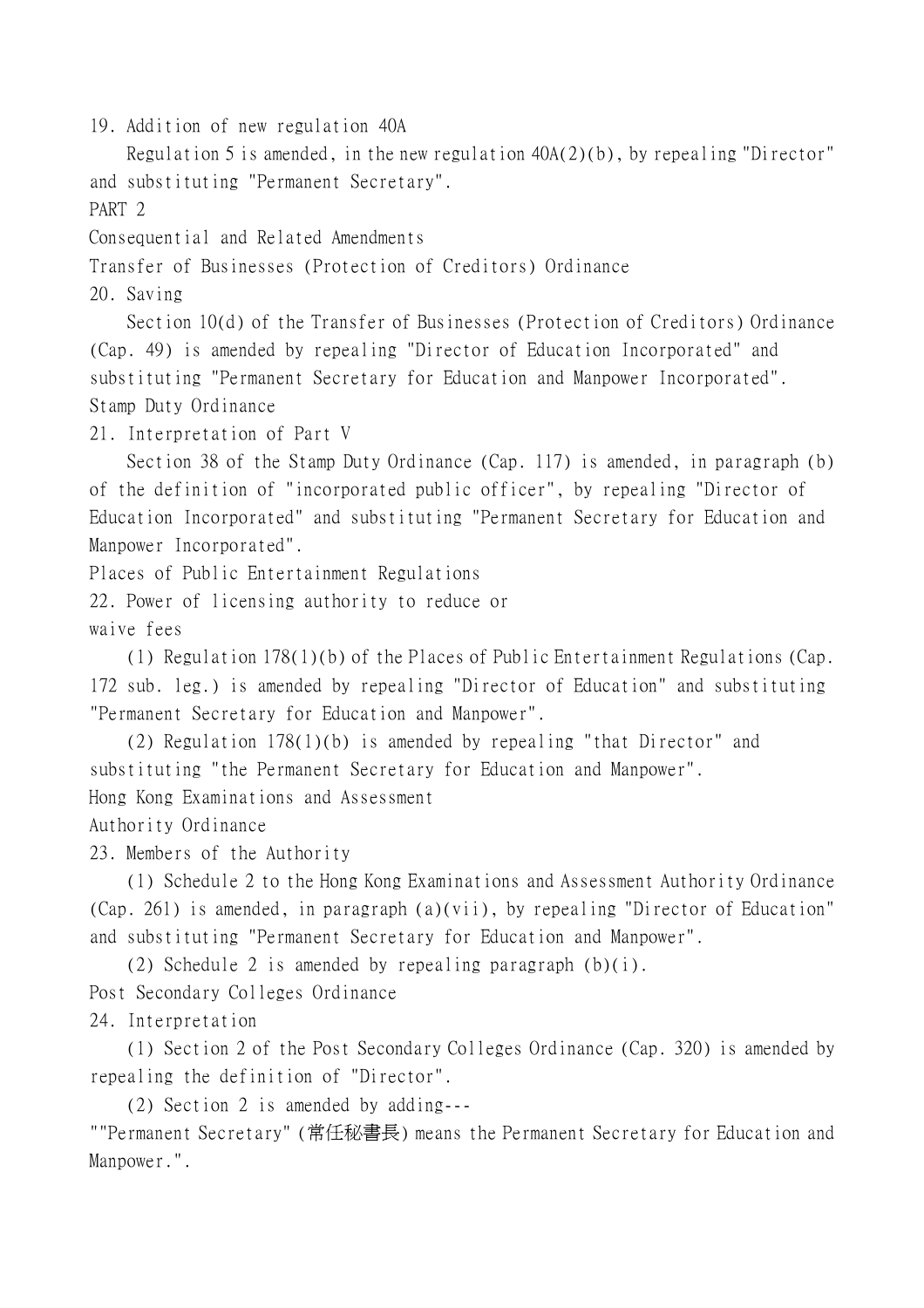25. "Permanent Secretary" substituted

for "Director"

The Ordinance is amended in the following provisions by repealing "Director" wherever it appears and substituting "Permanent Secretary"---

- (a) section 3;
- (b) section 4;
- (c) section  $6(1)$ ,  $(2)$ ,  $(3)$ ,  $(4)$  and  $(6)(a)$ ;
- (d) section 7;
- $(e)$  section  $8(1)$ ;
- (f) section  $9(1)$ ;
- (g) section 11;
- (h) section  $12(2)$ .
- Post Secondary Colleges Regulations
- 26. Schedule amended

(1) The Schedule to the Post Secondary Colleges Regulations (Cap. 320 sub. leg.) is amended, in Forms 1, 2 and 3, by repealing "Director of Education" wherever it appears and substituting "Permanent Secretary for Education and Manpower".

(2) The Schedule is amended, in Forms 1, 2 and 3, by repealing "Education Department" wherever it appears and substituting "Education and Manpower Bureau". 27. "Permanent Secretary" substituted

for "Director"

The Regulations are amended in the following provisions by repealing "Director" wherever it appears and substituting "Permanent Secretary"---

(a) regulation  $2(e)(i)$  and  $(h)(i)$  and  $(ii);$ 

- (b) regulation 3(1);
- (c) regulation  $4(1)$  and  $(2)$ ;
- (d) regulation 6(2);
- (e) regulation 8(2);
- (f) regulation 9(2).
- The Ombudsman Ordinance
- 28. Organizations to which this
- Ordinance applies

Schedule 1 to The Ombudsman Ordinance (Cap. 397) is amended, in Part I, by repealing "Education Department.".

29. Saving and transitional provisions

Despite the amendment to The Ombudsman Ordinance (Cap. 397) effected by section 28, the provisions of The Ombudsman Ordinance (Cap. 397) in force immediately before the date of commencement of this Ordinance that apply to any action taken by or on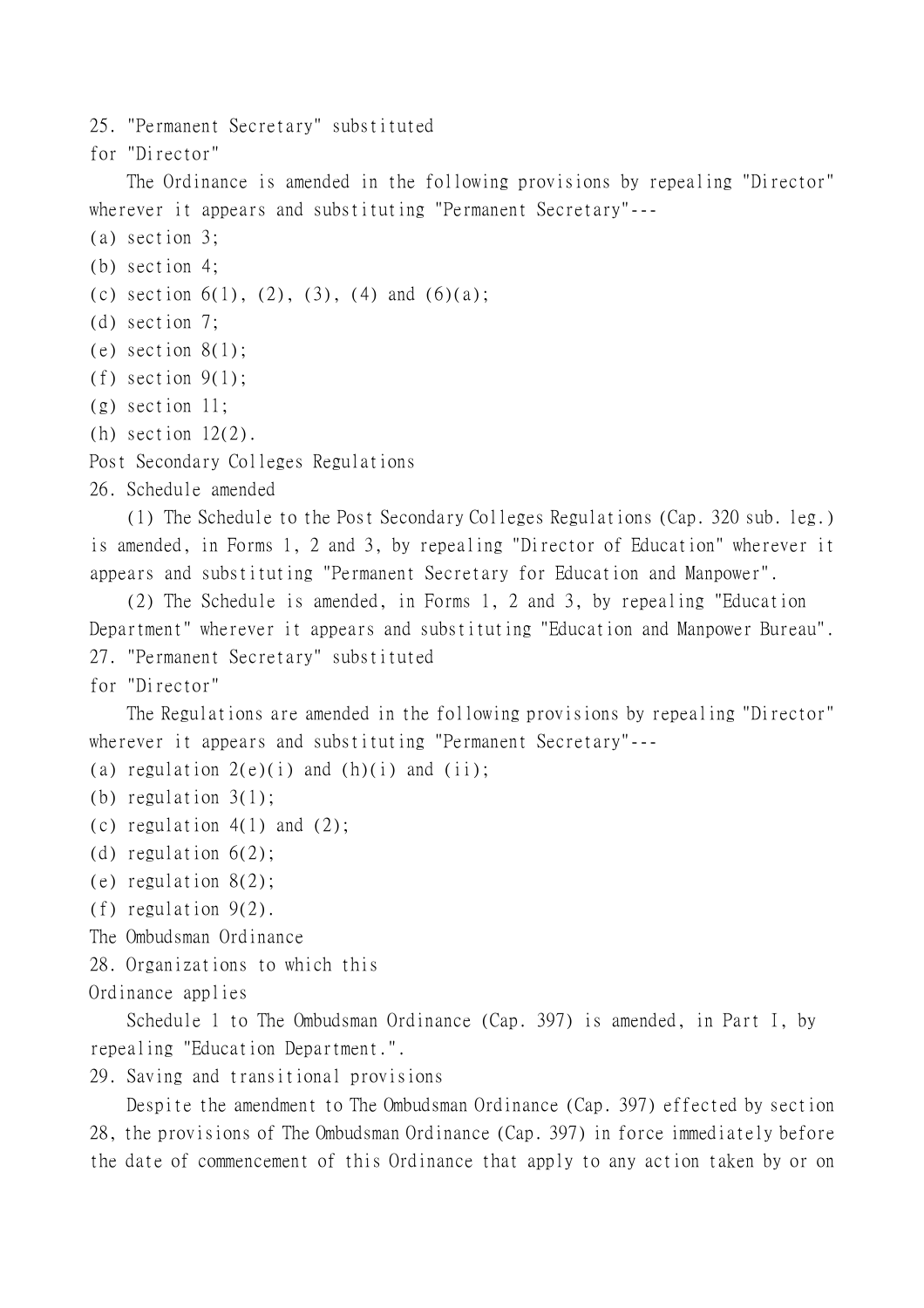behalf of the Education Department before that date in the exercise of its administrative functions shall apply to the Education and Manpower Bureau as if the action had been taken by or on behalf of the Education and Manpower Bureau. Education Scholarships Fund Ordinance

30. Interpretation

(1) Section 2 of the Education Scholarships Fund Ordinance (Cap. 1085) is amended by repealing the definition of "Director".

(2) Section 2 is amended by adding---

""Permanent Secretary" (常任秘書長) means the Permanent Secretary for Education and Manpower;".

(3) Section 2 is amended, in the definition of "Trustee", by repealing "Director of Education" and substituting "Permanent Secretary".

31. Establishment and vesting of fund

(1) Section 3(1) is amended by repealing "Director" and substituting "Permanent Secretary".

(2) Section 3(3) is amended by repealing "Director" where it first appears and substituting "Permanent Secretary".

(3) Section 3(3) is amended by repealing "Director of Education" where it twice appears and substituting "Permanent Secretary for Education and Manpower".

32. "Permanent Secretary" substituted

for "Director"

The Ordinance is amended in the following provisions by repealing "Director" wherever it appears and substituting "Permanent Secretary"---

(a) section  $5(2)(a)$ ;

- (c) section  $11(2)$ ;
- (d) section  $13(5)$ ;
- (e) section  $14(3)$ ;
- (f) section  $17(1)$ ;
- $(g)$  section  $18(d)$ ;
- (h) section 19(3).
- 33. Sections added

The following are added---

"23. Saving and transitional provisions relating to the Education Reorganization (Miscellaneous Amendments) Ordinance 2002

(1) In this section and section 24---

"Amended Ordinance" (經修訂條例) means this Ordinance as amended by the Education Reorganization (Miscellaneous Amendments) Ordinance 2002 ( of

<sup>(</sup>b) section  $8(3)$ ;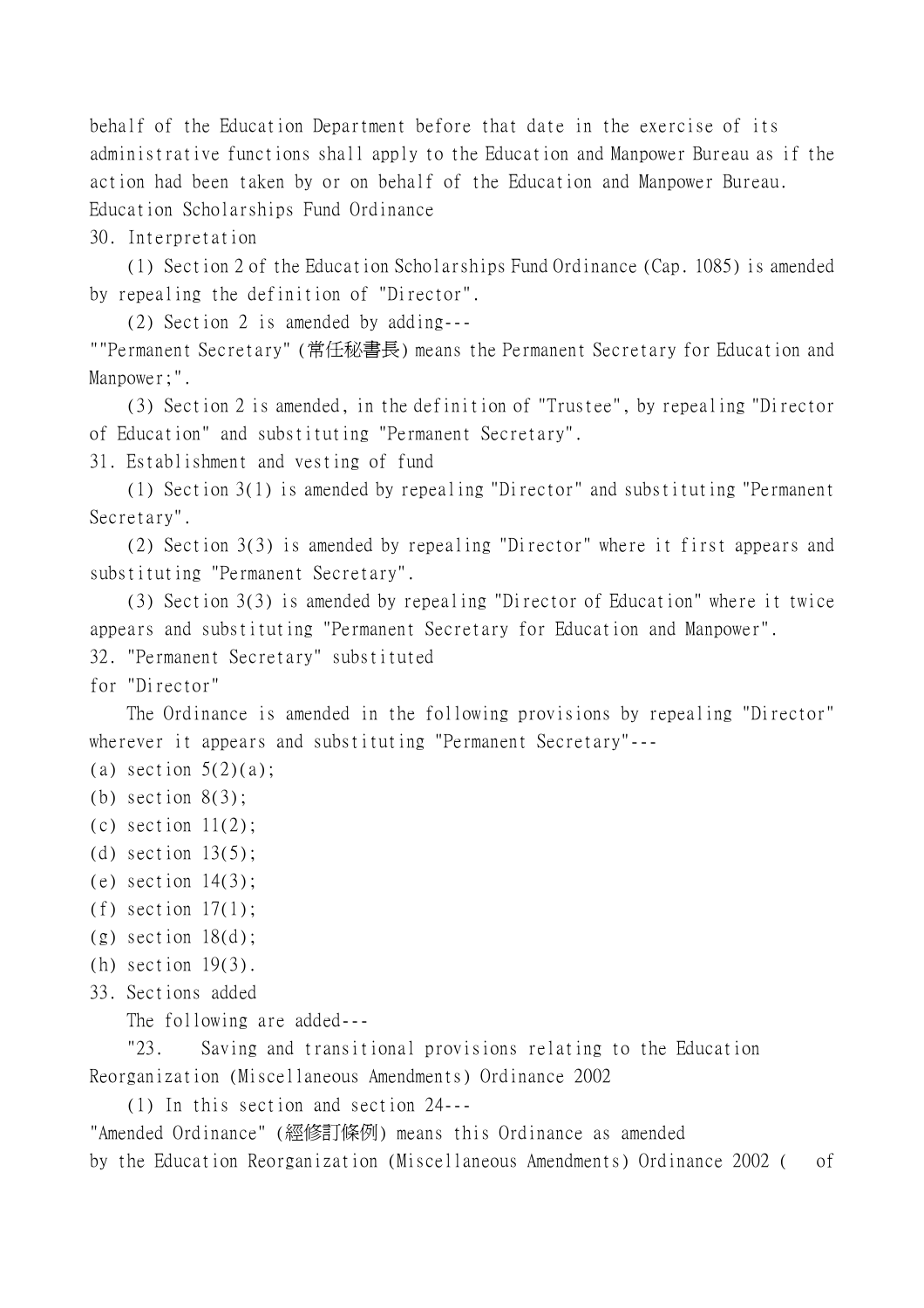2002);

"date of commencement" (生效日期) means the date of commencement of the Education Reorganization (Miscellaneous Amendments) Ordinance 2002 ( of 2002).

(2) A reference in section 24 to property, rights and liabilities of the corporation sole known as the "Director of Education" is a reference to--- (a) property and assets of every description (whether tangible or intangible) and rights and liabilities of every description (whether present or future, actual or contingent);

(b) property wherever situated or rights and liabilities under the law of any place.

(3) The corporation sole known as the "Permanent Secretary for Education and Manpower" constituted by section 3(3) of the Amended Ordinance is deemed to be a continuation of and the same legal entity as the corporation sole known as the "Director of Education" constituted by section 3(3) of this Ordinance before the date of commencement.

(4) The enactment of the Education Reorganization (Miscellaneous Amendments) Ordinance 2002 ( of 2002) does not affect the legality and validity of anything done by the corporation sole known as the "Director of Education" before the date of commencement.

24. Provisions incidental and supplemental to section 23

(1) The provisions in this section are for the avoidance of doubt and apply without limiting the generality of section 23 and to the extent that they are appropriate in the circumstances and consistent with this Ordinance.

(2) As from the date of commencement, all property, rights and liabilities to which the corporation sole known as the "Director of Education" was entitled or subject immediately before that date are deemed to be vested, without any actual transfer or conveyance, in the corporation sole known as the "Permanent Secretary for Education and Manpower".

(3) A reference to the corporation sole known as the "Director of Education"--- (a) in any agreement, arrangement or contract or in any deed, bond or any other instrument;

(b) in any process or other document issued, prepared or employed for the purpose of any proceeding before a court, tribunal or similar body; and

(c) in any other document whatsoever (other than an enactment) relating to or affecting any property, right or liability of the corporation sole known as the "Director of Education" which vests in the corporation sole known as the "Permanent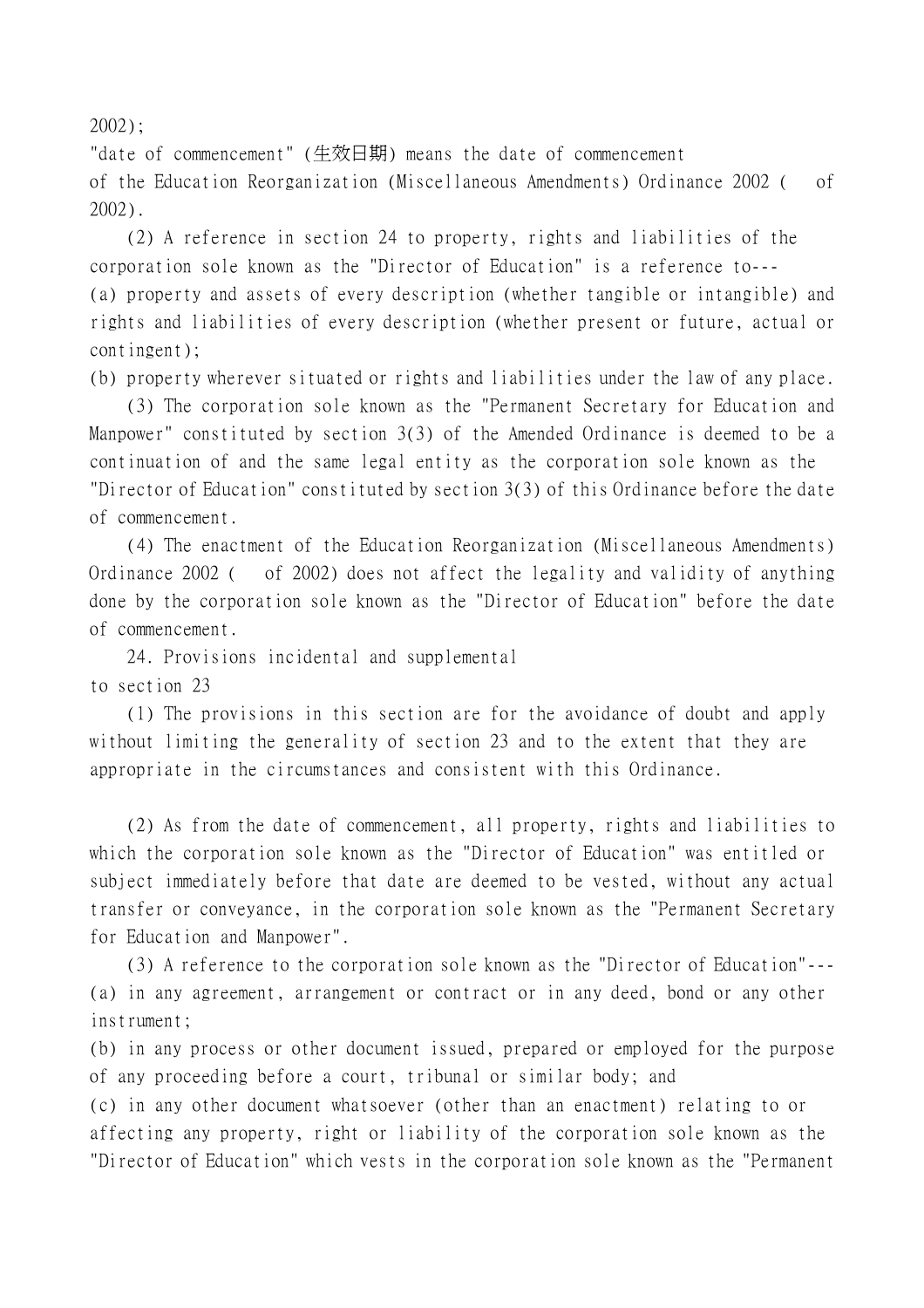Secretary for Education and Manpower" by virtue of subsection (2),

shall be taken as from the date of commencement as referring to the corporation sole known as the "Permanent Secretary for Education and Manpower".

(4) The record of property of the corporation sole known as the "Director of Education" immediately before the date of commencement that is in the form of any entry in the books of a bank, company or other corporation is to be transferred in those books to the corporation sole known as the "Permanent Secretary for Education and Manpower" on the request of the corporation sole known as the "Permanent Secretary for Education and Manpower" by the bank, company or other corporation.

(5) The corporation sole known as the "Permanent Secretary for Education and Manpower" may sue on, recover or enforce any property or right vested in it under subsection (2) and may be sued for any liabilities to which it is subject under that subsection.

(6) The corporation sole known as the "Permanent Secretary for Education and Manpower" may sue on, recover or enforce a chose in action vested in it under subsection (2) without having to give a notice of transfer to the person bound by the chose in action.

(7) Any claim by or against the corporation sole known as the "Director of Education" in any judicial or administrative proceedings that is subsisting immediately before the date of commencement does not abate by reason of the enactment of the Education Reorganization (Miscellaneous Amendments) Ordinance 2002 ( of 2002) and may be continued or enforced by or against the corporation sole known as the "Permanent Secretary for Education and Manpower".

(8) In any judicial or administrative proceedings that is subsisting immediately before the date of commencement in which the corporation sole known as the "Director of Education" is a party, the corporation sole known as the "Permanent Secretary for Education and Manpower" shall, on and from that date, substitute for the corporation sole known as the "Director of Education" as that party.

(9) This section and section 23 shall not be construed as giving validity, continuing in force or giving effect to any or all of the following--- (a) anything that could not have validly been done or given effect to under an enactment amended or repealed by the Education Reorganization (Miscellaneous Amendments) Ordinance 2002 ( of 2002); or

(b) anything done otherwise than in the lawful exercise of a power or performance of a duty.

(10) This section and section 23 are in addition to and not in derogation from section 23 of the Interpretation and General Clauses Ordinance (Cap. 1).". Director of Education Incorporation Ordinance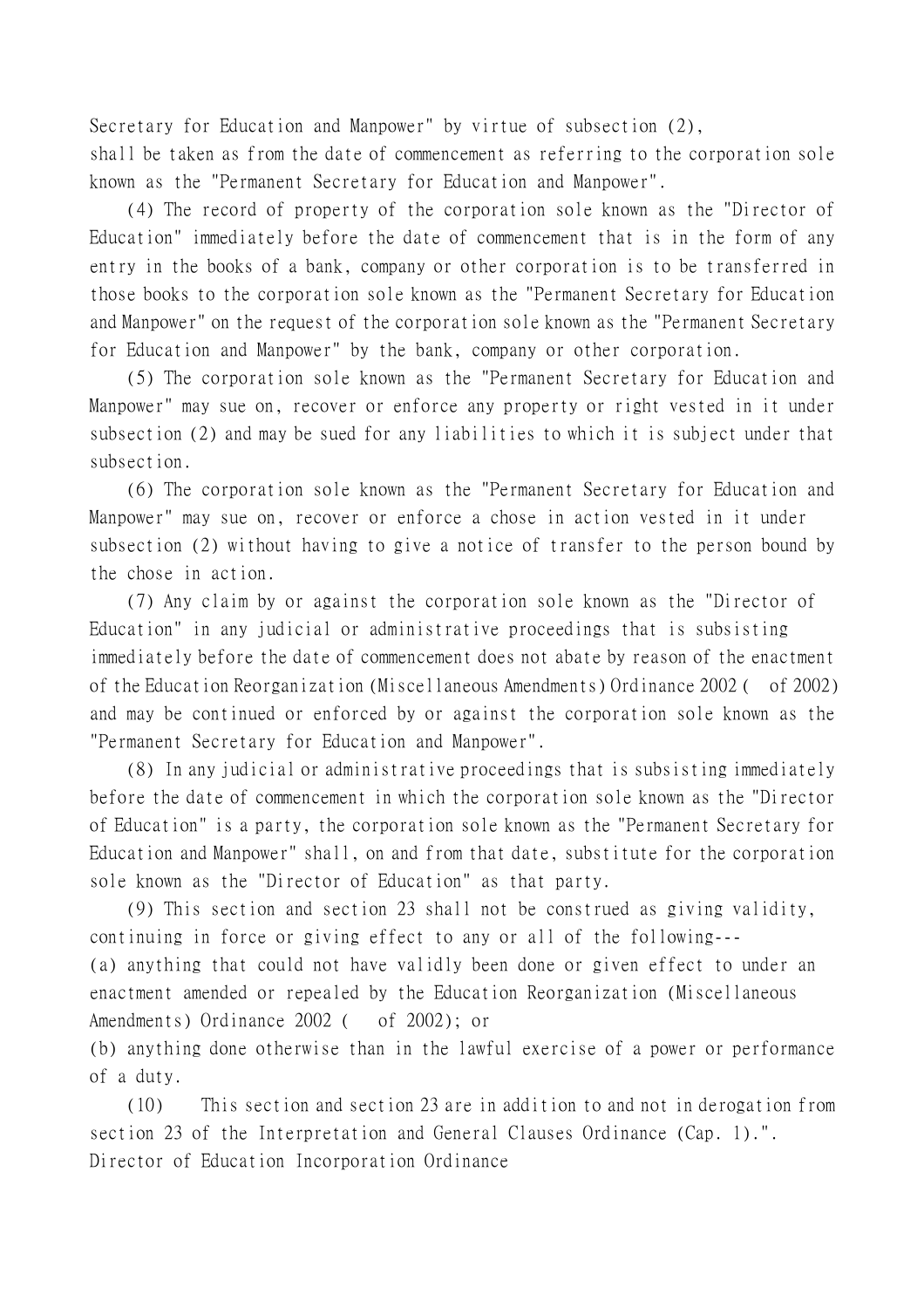34. Long title amended

The long title of the Director of Education Incorporation Ordinance (Cap. 1098) is amended by repealing "Director of Education" and substituting "Permanent Secretary for Education and Manpower".

35. Short title

Section 1 is amended by repealing "Director of Education" and substituting "Permanent Secretary for Education and Manpower".

36. Permanent Secretary for Education and Manpower constituted a corporation sole Section 2 is amended by repealing "Director of Education" where it

twice appears and substituting "Permanent Secretary for Education and Manpower". 37. Power of corporation to act as trustee, etc.

Section 4 is amended by repealing "Education Department" and substituting "Education and Manpower Bureau".

38. Accounts, audit and annual report

Section 8(4) is amended by repealing "Director of Education" and substituting "Permanent Secretary for Education and Manpower".

39. Sections added

The following are added---

"9. Saving and transitional provisions relating to the Education Reorganization (Miscellaneous Amendments) Ordinance 2002

(1) In this section and section 10---

"Amended Ordinance" (經修訂條例) means this Ordinance as amended

by the Education Reorganization (Miscellaneous Amendments) Ordinance 2002 ( of 2002);

"date of commencement" (生效日期) means the date of commencement

of the Education Reorganization (Miscellaneous Amendments) Ordinance 2002 ( of 2002).

(2) A reference in section 10 to property, rights and liabilities of the corporation sole known as the "Director of Education Incorporated" is a reference  $\text{to--}$ 

(a) property and assets of every description (whether tangible or intangible) and rights and liabilities of every description (whether present or future, actual or contingent);

(b) property wherever situated or rights and liabilities under the law of any place.

(3) The corporation sole known as the "Permanent Secretary for Education and Manpower Incorporated" constituted by section 2 of the Amended Ordinance is deemed to be a continuation of and the same legal entity as the corporation sole known as the "Director of Education Incorporated" constituted by section 2 of this Ordinance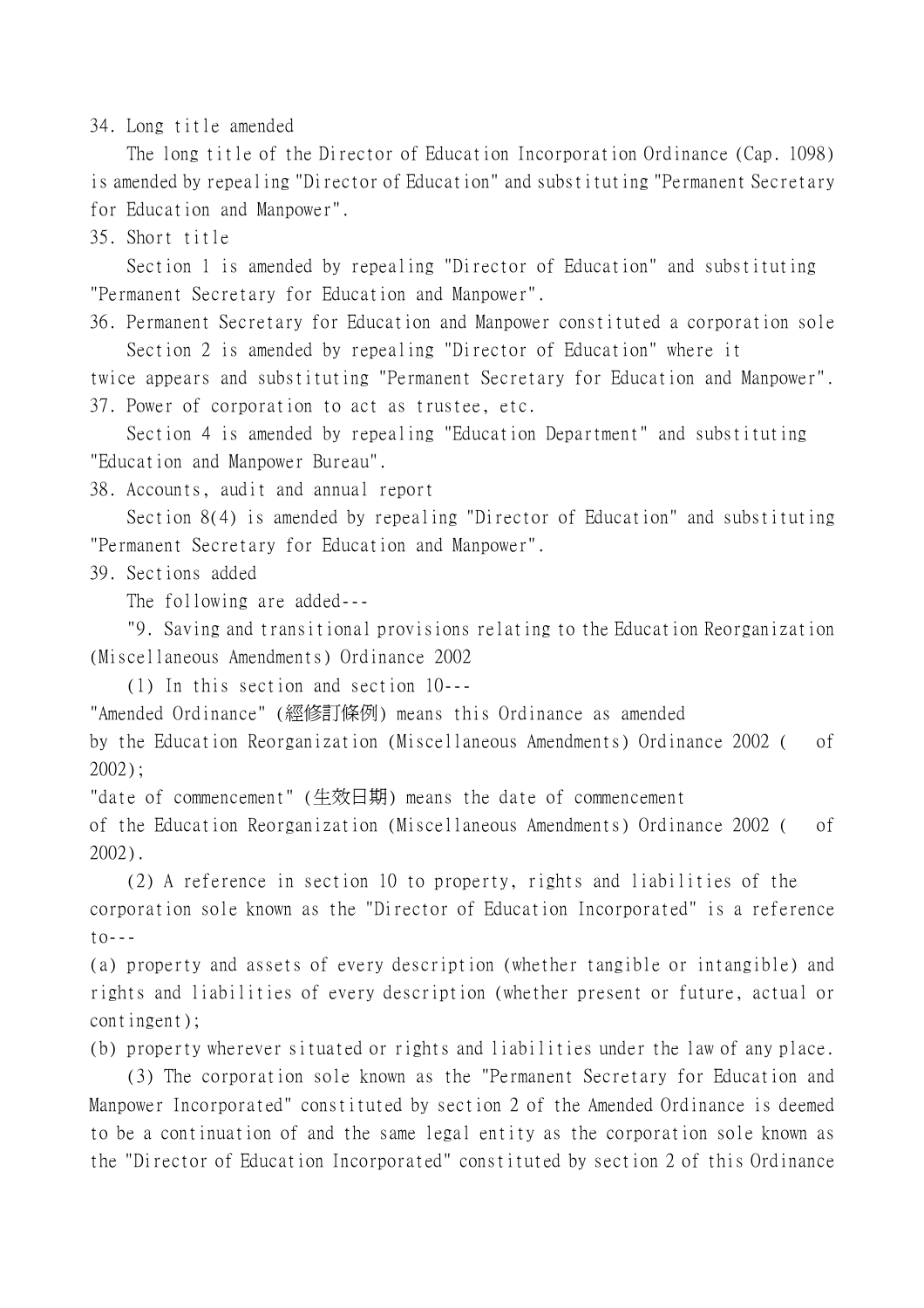before the date of commencement.

(4) The enactment of the Education Reorganization (Miscellaneous Amendments) Ordinance 2002 ( of 2002) does not affect the legality and validity of anything done by the corporation sole known as the "Director of Education Incorporated" before the date of commencement.

10. Provisions incidental and supplemental to section 9

(1) The provisions in this section are for the avoidance of doubt and apply without limiting the generality of section 9 and to the extent that they are appropriate in the circumstances and consistent with this Ordinance.

(2) As from the date of commencement, all property, rights and liabilities to which the corporation sole known as the "Director of Education Incorporated" was entitled or subject immediately before that date are deemed to be vested, without any actual transfer or conveyance, in the corporation sole known as the "Permanent Secretary for Education and Manpower Incorporated".

(3) A reference to the corporation sole known as the "Director of Education Incorporated"---

(a) in any agreement, arrangement or contract or in any deed, bond or any other instrument;

(b) in any process or other document issued, prepared or employed for the purpose of any proceeding before a court, tribunal or similar body; and

(c) in any other document whatsoever (other than an enactment) relating to or affecting any property, right or liability of the corporation sole known as the "Director of Education Incorporated" which vests in the corporation sole known as the "Permanent Secretary for Education and Manpower Incorporated" by virtue of subsection (2).

shall be taken as from the date of commencement as referring to the corporation sole known as the "Permanent Secretary for Education and Manpower Incorporated".

(4) The record of property of the corporation sole known as the "Director of Education Incorporated" immediately before the date of commencement that is in the form of any entry in the books of a bank, company or other corporation is to be transferred in those books to the corporation sole known as the "Permanent Secretary for Education and Manpower Incorporated" on the request of the corporation sole known as the "Permanent Secretary for Education and Manpower Incorporated" by the bank, company or other corporation.

(5) Where the corporation sole known as the "Director of Education Incorporated" is the trustee of any trust, the corporation sole known as the "Permanent Secretary for Education and Manpower Incorporated" shall effective on the date of commencement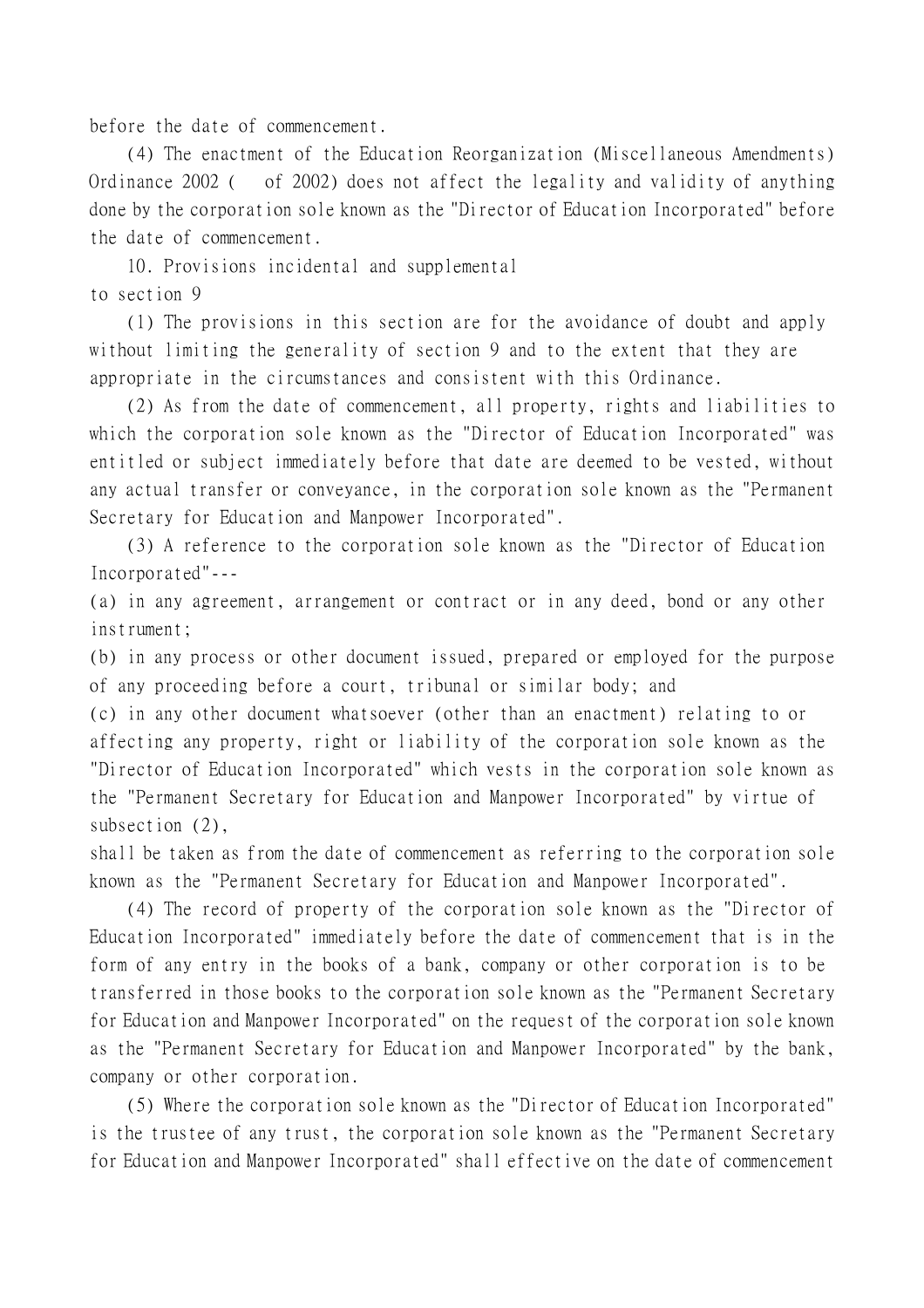continue as trustee of that trust in substitution of the corporation sole known as the "Director of Education Incorporated".

(6) The corporation sole known as the "Permanent Secretary for Education and Manpower Incorporated" may sue on, recover or enforce any property or right vested in it under subsection (2) and may be sued for any liabilities to which it is subject under that subsection.

(7) The corporation sole known as the "Permanent Secretary for Education and Manpower Incorporated" may sue on, recover or enforce a chose in action vested in it under subsection (2) without having to give a notice of transfer to the person bound by the chose in action.

(8) Any claim by or against the corporation sole known as the "Director of Education Incorporated" in any judicial or administrative proceedings that is subsisting immediately before the date of commencement does not abate by reason of the enactment of the Education Reorganization (Miscellaneous Amendments) Ordinance 2002 ( of 2002) and may be continued or enforced by or against the corporation sole known as the "Permanent Secretary for Education and Manpower Incorporated".

(9) In any judicial or administrative proceedings that is subsisting immediately before the date of commencement in which the corporation sole known as the "Director of Education Incorporated" is a party, the corporation sole known as the "Permanent Secretary for Education and Manpower Incorporated" shall, on and from that date, substitute for the corporation sole known as the "Director of Education Incorporated" as that party.

(10) This section and section 9 shall not be construed as giving validity, continuing in force or giving effect to any or all of the following--- (a) anything that could not have validly been done or given effect to under an enactment amended or repealed by the Education Reorganization (Miscellaneous Amendments) Ordinance 2002 ( of 2002); or

(b) anything done otherwise than in the lawful exercise of a power or performance of a duty.

(11) This section and section 9 are in addition to and not in derogation from section 23 of the Interpretation and General Clauses Ordinance (Cap. 1).".

St. Paul's College Council Incorporation Ordinance

40. Power of corporation

Section 4(1)(h) of the St. Paul's College Council Incorporation Ordinance (Cap. 1102) is amended by repealing "Education Department" and substituting "Education and Manpower Bureau".

Miscellaneous references to "Director of Education"

41. Amendment of references to "Director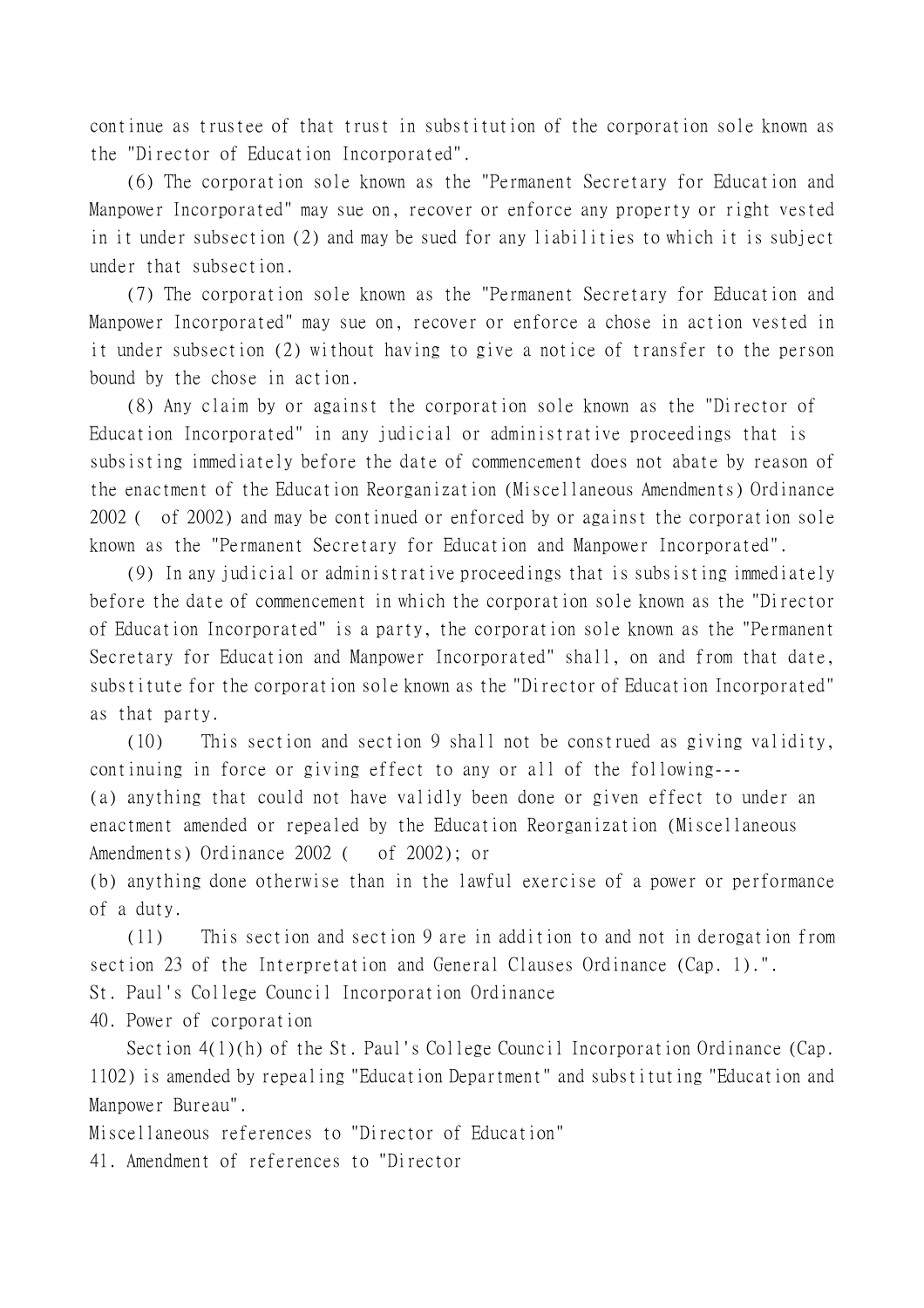of Education"

The provisions specified in column 3 of the Schedule are amended by repealing "Director of Education" wherever it appears and substituting "Permanent Secretary for Education and Manpower".

PART 3

Saving and Transitional Provisions Relating to the Board

of Education, the Director of Education and

the Education Department

42. Saving and transitional provisions relating to the Board of Education, the Director of Education

and the Education Department

(1) In this section and section 43---

"date of commencement" (生效日期) means the date of commencement of this Ordinance; "functions" (職能) includes powers and duties.

(2) A reference in this section and section 43 to property, rights and liabilities of the Director of Education or the Education Department is a reference to--- (a) property and assets of every description (whether tangible or intangible) and rights and liabilities of every description (whether present or future, actual or contingent);

(b) property wherever situated or rights and liabilities under the law of any place.

(3) A person who holds office as a member of the Board of Education or its subcommittees immediately before the date of commencement ceases to hold that office on that date.

(4) All minutes, books, records, documents or other articles of the Board of Education and its subcommittees are to be handed over to the Permanent Secretary for Education and Manpower on the date of commencement.

(5) From the date of commencement, all property, rights and liabilities of the Director of Education or the Education Department are vested in the Permanent Secretary for Education and Manpower or the Education and Manpower Bureau, as appropriate.

(6) The enactment of this Ordinance does not affect the validity of anything lawfully done by, in relation to or on behalf of the Director of Education or the Education Department before the date of commencement.

(7) Anything lawfully done before the date of commencement by, in relation to or on behalf of the Director of Education or the Education Department pursuant to or in connection with his or its functions shall, on and from that date, be regarded and have effect as done by, in relation to or on behalf of the Permanent Secretary for Education and Manpower or the Education and Manpower Bureau, as appropriate.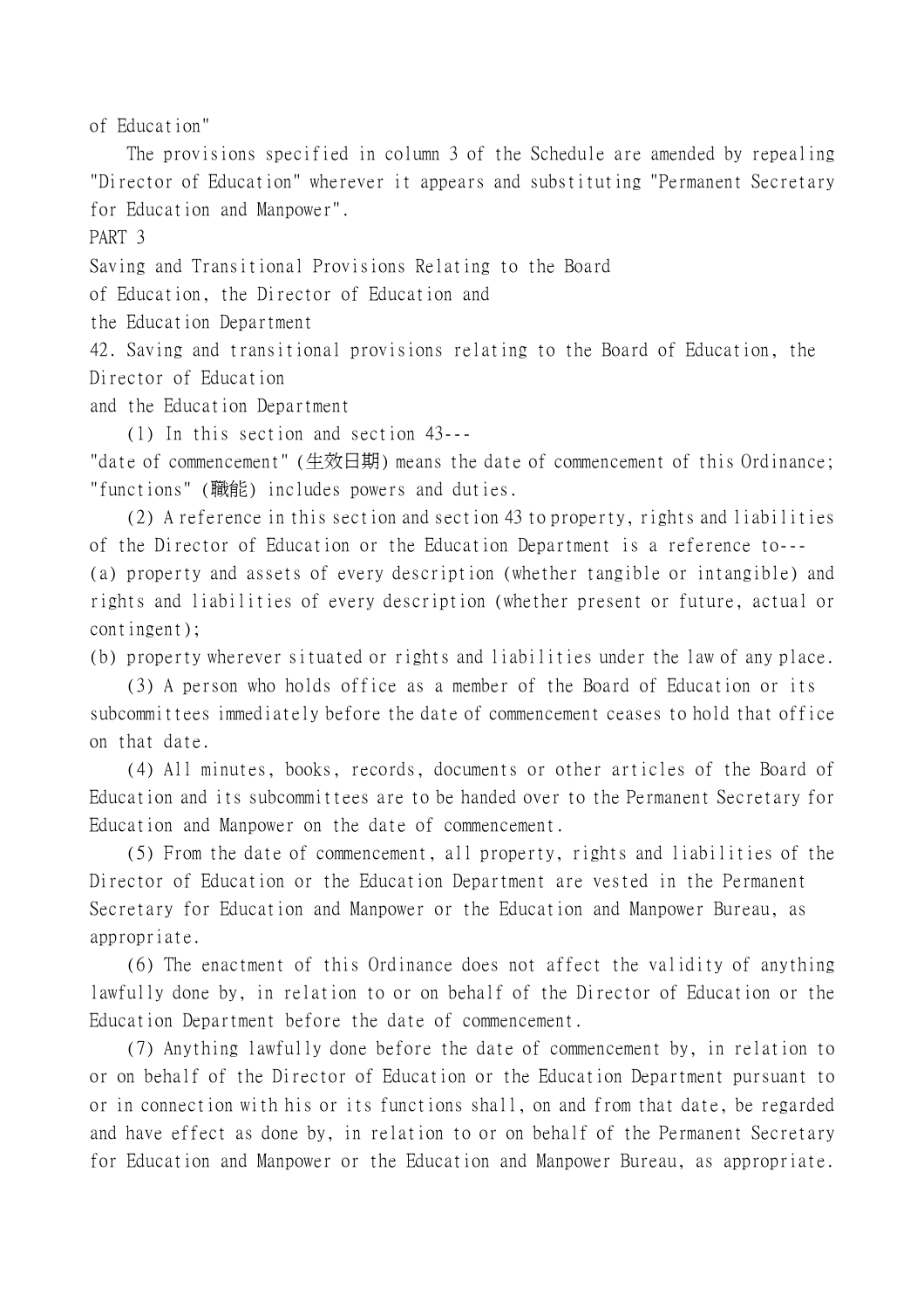(8) Anything that, immediately before the date of commencement, may be done by, in relation to or on behalf of the Director of Education or the Education Department pursuant to or in connection with his or its functions may, on and from that date, be done by, in relation to or on behalf of the Permanent Secretary for Education and Manpower or the Education and Manpower Bureau, as appropriate.

(9) Anything that, immediately before the date of commencement, may be done or is required to be done and is in the process of being done by, in relation to or on behalf of the Director of Education or the Education Department pursuant to or in connection with his or its functions shall, on and from that date, be continued by, in relation to or on behalf of the Permanent Secretary for Education and Manpower or the Education and Manpower Bureau, as appropriate.

43. Provisions incidental and supplemental

to section 42

(1) The provisions in this section apply without limiting the generality of section 42 and to the extent that they are appropriate in the circumstances and consistent with this Ordinance.

(2) Any agreement, arrangement or contract made or entered into or transaction effected or other thing done by, in relation to or on behalf of the Director of Education or the Education Department which is in force or effective immediately before the date of commencement or which is to take effect on or after that date has effect as from that date as if made, entered into, effected or done by, in relation to or on behalf of the Permanent Secretary for Education and Manpower or the Education and Manpower Bureau, as appropriate.

(3) A reference to the Director of Education or the Education Department--- (a) in any agreement, arrangement or contract or in any deed, bond or any other instrument;

(b) in any process or other document issued, prepared or employed for the purpose of any proceeding before a court, tribunal or similar body; and (c) in any other document whatsoever (other than an enactment) relating to or affecting any property, right or liability of the Director of Education or the Education Department which vests in the Permanent Secretary for Education and Manpower or the Education and Manpower Bureau by virtue of section 42(5), shall be taken as from the date of commencement as referring to the Permanent Secretary for Education and Manpower or the Education and Manpower Bureau, as appropriate.

(4) The record of property of the Director of Education or the Education Department immediately before the date of commencement that is in the form of any entry in the books of a bank, company or other corporation is to be transferred in those books to the Permanent Secretary for Education and Manpower or the Education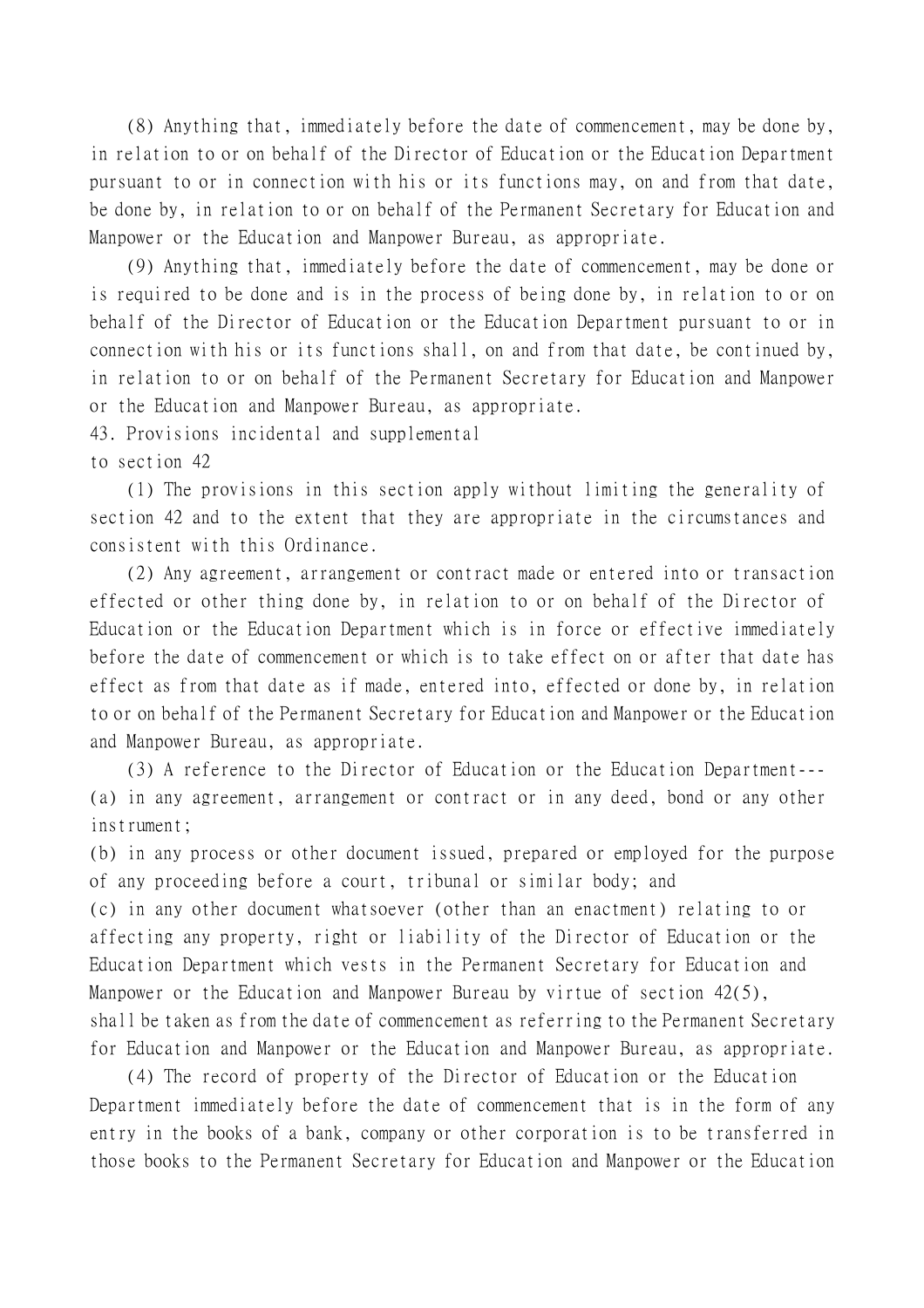and Manpower Bureau, as appropriate, on the request of the Permanent Secretary for Education and Manpower or the Education and Manpower Bureau, as appropriate, by the bank, company or other corporation.

(5) The Permanent Secretary for Education and Manpower or the Education and Manpower Bureau may sue on, recover or enforce any property or right vested in him or it under section 42(5) and may be sued for any liability to which he or it is subject under section 42(5).

(6) The Permanent Secretary for Education and Manpower or the Education and Manpower Bureau may sue on, recover or enforce a chose in action vested in him or it under section 42(5) without having to give a notice of transfer to the person bound by the chose in action.

(7) Any claim by or against the Director of Education or the Education Department in any judicial or administrative proceedings that is subsisting immediately before the date of commencement does not abate by reason of the enactment of this Ordinance and may be continued or enforced by or against the Permanent Secretary for Education and Manpower or the Education and Manpower Bureau, as appropriate.

(8) In any judicial or administrative proceedings that is subsisting immediately before the date of commencement in which the Director of Education or the Education Department is a party, the Permanent Secretary for Education and Manpower or the Education and Manpower Bureau shall, on and from that date, substitute for the Director of Education or the Education Department, as appropriate, as that party.

(9) Any right of appeal against a decision of the Director of Education or the Education Department or any right to have such decision reviewed that is subsisting immediately before the date of commencement may, on and from that date, be exercised as if the decision were a decision of the Permanent Secretary for Education and Manpower or the Education and Manpower Bureau, as appropriate.

(10) Any right of appeal to the Director of Education or the Education Department or any right to have anything reviewed by the Director of Education or the Education Department that is subsisting immediately before the date of commencement is to be treated, on and from that date, as being a right of appeal to the Permanent Secretary for Education and Manpower or the Education and Manpower Bureau, as appropriate, or a right to have that thing reviewed by the Permanent Secretary for Education and Manpower or the Education and Manpower Bureau, as appropriate.

(11) Any form that is specified or prescribed before the date of commencement for use in connection with any function of the Director of Education or the Education Department may, on and from that date, be used despite the fact that it contains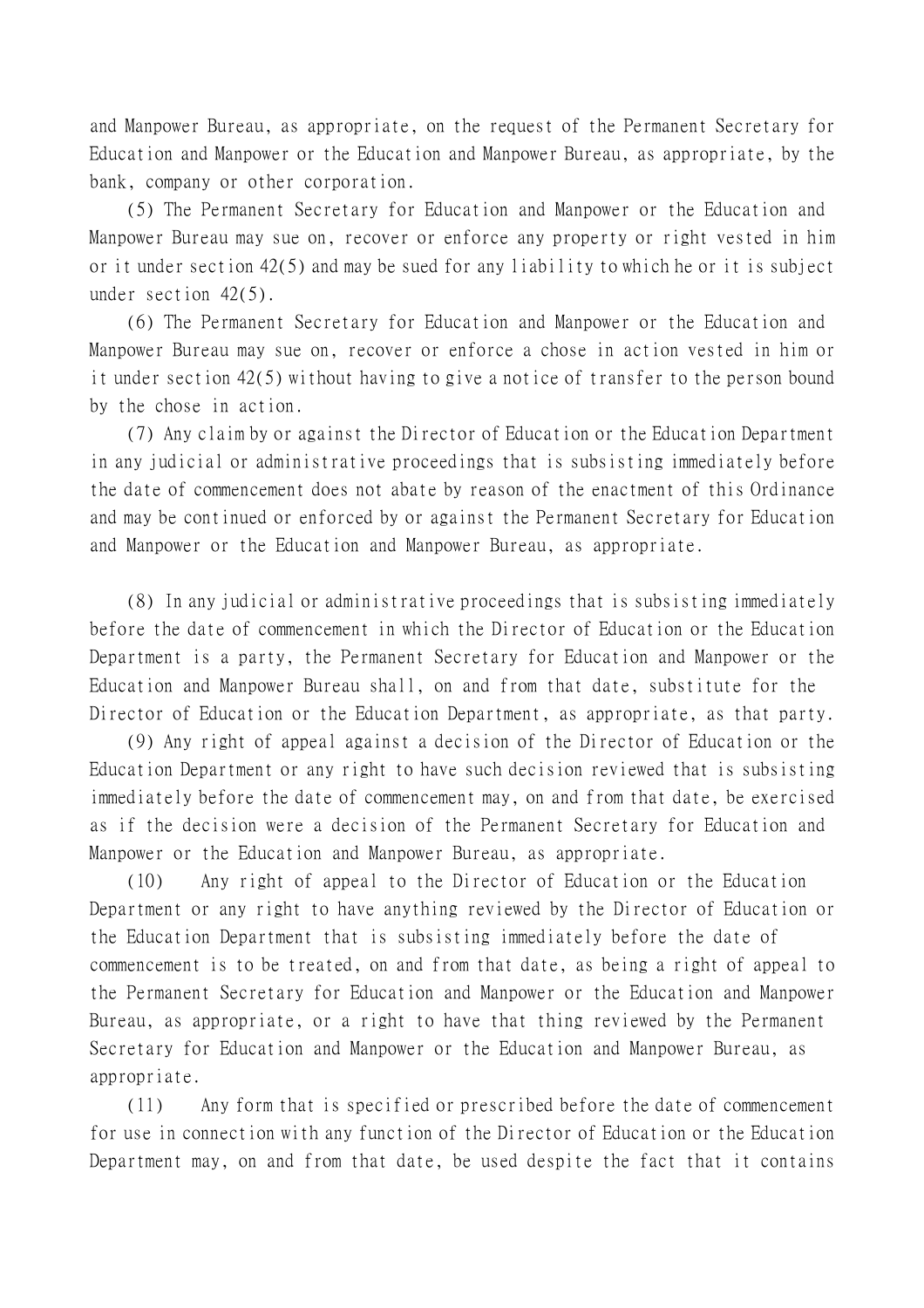references to the Director of Education or the Education Department; and such references shall be construed as references to the Permanent Secretary for Education and Manpower or the Education and Manpower Bureau, as appropriate.

(12) If immediately before the date of commencement, there is in existence an application for a permit, registration, permission, approval, authorization or exemption or an application of a similar nature made to the Director of Education or the Education Department which has not been disposed of, it is to be taken to be an application made to the Permanent Secretary for Education and Manpower or the Education and Manpower Bureau, as appropriate.

(13) Any circular, circular memorandum, order, certificate, notice, approval, letter, guideline, report, statement or other document issued by the Director of Education or the Education Department which is in force immediately before the date of commencement, or which is to take effect on or after that date, has effect as if issued by the Permanent Secretary for Education and Manpower or the Education and Manpower Bureau, as appropriate, in so far as that is required for continuing its effect after that date.

(14) Any terms and conditions imposed on any grant in aid or subsidy granted by the Director of Education or the Education Department before the date of commencement shall continue to take effect and be binding on the grantee as if imposed by the Permanent Secretary for Education and Manpower or the Education and Manpower Bureau, as appropriate.

(15) This section and section 42 shall not be construed as giving validity, continuing in force or giving effect to any or all of the following---

(a) anything that could not have validly been done or given effect to under an enactment amended or repealed by this Ordinance; or

(b) anything done otherwise than in the lawful exercise of a power or performance of a duty.

(16) This section and section 42 are in addition to and not in derogation from section 23 of the Interpretation and General Clauses Ordinance (Cap. 1).

SCHEDULE [s. 41]

Amendment of "Director of Education" to "Permanent Secretary

for Education and Manpower"

Item Ordinance Provision

 1. Specification of Public Offices (Cap. 1 sub. leg.) The entries relating to "Director of Education".

2. Employment Ordinance (Cap. 57) Section 50(3)(h)(ii).

3. Employment of Children Regulations Regulation 2 (the definition of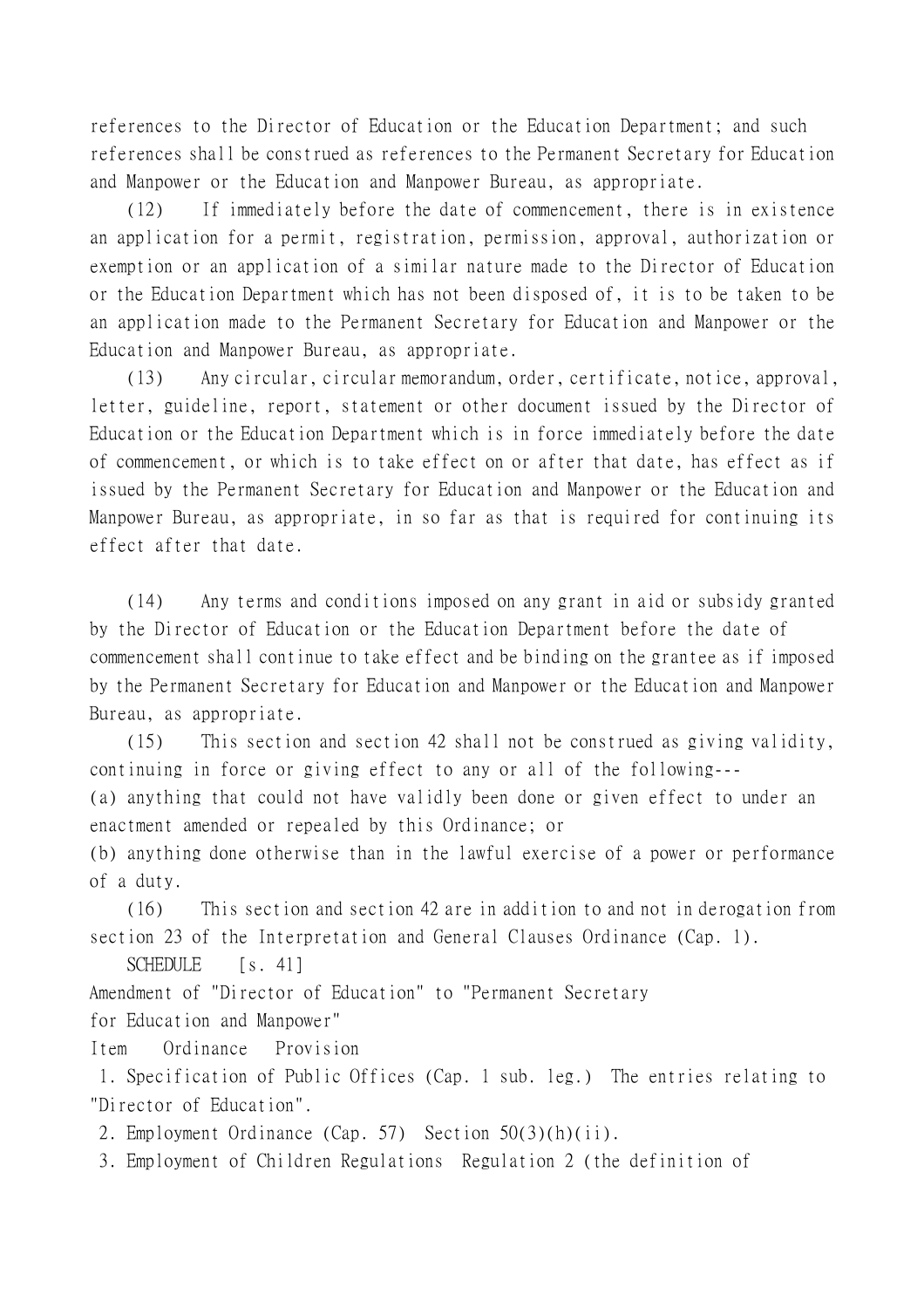(Cap. 57 sub. leg.) "school attendance certificate").

- 4. Employment of Young Persons and Children at Section 2. Sea Ordinance (Cap. 58)
- 5. Pensions Ordinance (Cap. 89) Section 18(1B)(b).
- 6. Pension Benefits Ordinance (Cap. 99) Section 19(6)(a).
- 7. Auxiliary Forces Pay and Allowances Ordinance Section 16(2)(c). (Cap. 254)
- 8. Auxiliary Forces Pay and Allowances (Pensions) Section 6(6)(a). Regulation (Cap. 254 sub. leg.)
- 9. Queen Elizabeth Foundation for the Mentally Section 5(ba). Handicapped Ordinance (Cap. 399)
- 10. Pension Benefits (Judicial Officers) Ordinance Section 20(6)(a). (Cap. 401)
- 11. Electricity Ordinance (Cap. 406) Section 32(2).
- 12. Environment and Conservation Fund Ordinance Section 7(2)(c). (Cap. 450)
- 13. Hong Kong Arts Development Council Ordinance Section 3(3)(e). (Cap. 472)
- 14. Sex Discrimination Ordinance (Cap. 480) Schedule 1, item 15.
- 15. Non-local Higher and Professional Education Section 5(1). (Regulation) Ordinance (Cap. 493)
- 16. Family Status Discrimination Ordinance (Cap. 527) Schedule 1, item 15.
- 17. Grantham Scholarships Fund Ordinance (Cap. 1076) Section 4(1)(b).
- 18. Munsang College Incorporation Ordinance Section 4(2). (Cap. 1094)
- 19. Social Work Training Fund Ordinance (Cap. 1100) Section 5(1)(c).
- 20. Sir Robert Black Trust Fund Ordinance (Cap. 1101) Section 5(2)(b).
- 21. Li Po Chun Charitable Trust Fund Ordinance Schedule, paragraphs 2(2) and (3) (Cap. 1110) and 3(7).
- 22. The English Schools Foundation Ordinance Section 6(1). (Cap. 1117) Section 9(8).
- 23. Police Children's Education Trust Ordinance Section 6(2)(c). (Cap. 1119)
- 24. Police Education and Welfare Trust Ordinance Section 6(2)(c). (Cap. 1120)
- 25. Correctional Services Children's Education Trust Section 6(2)(c). Ordinance (Cap. 1131)

Explanatory Memorandum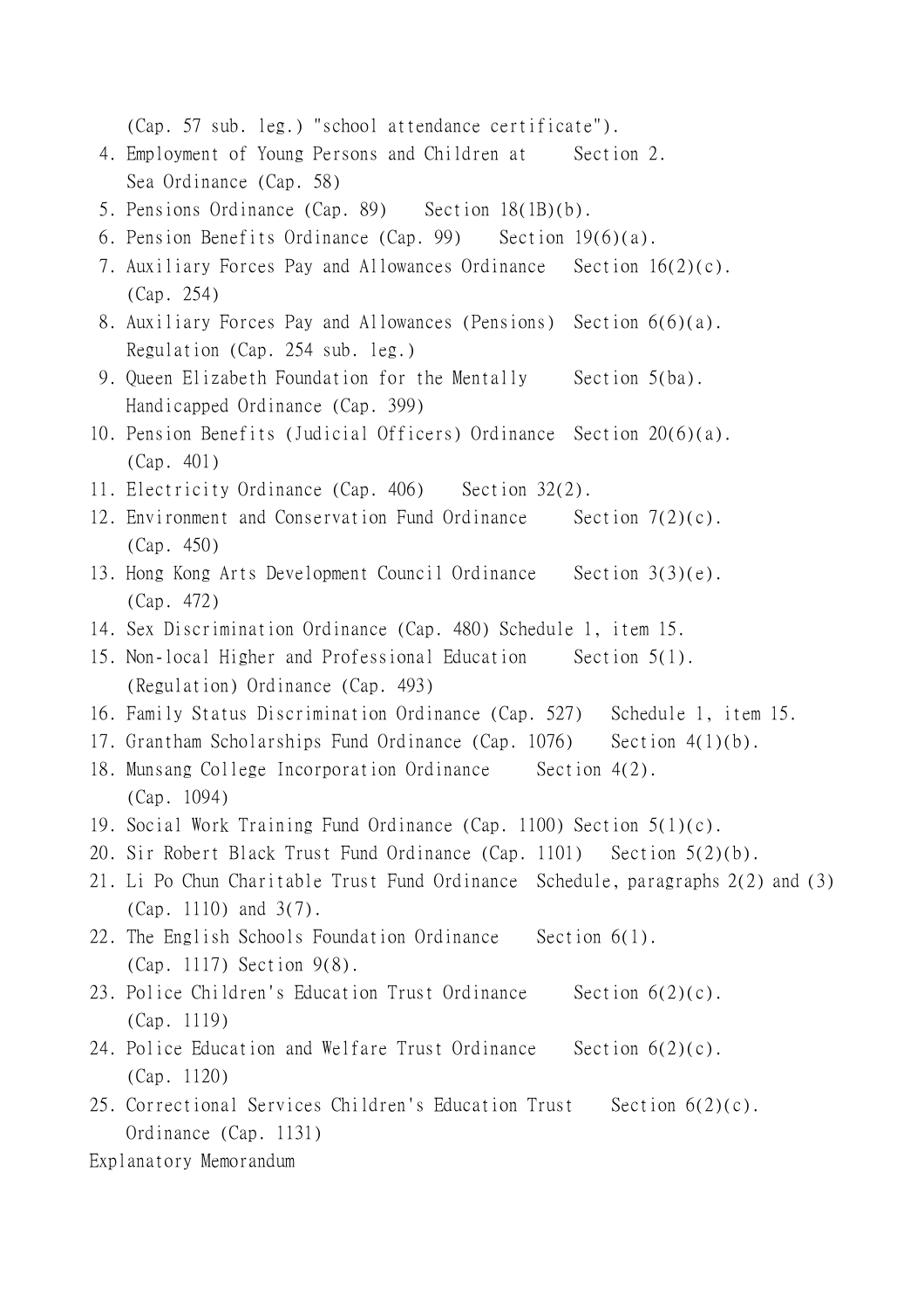The main objects of this Bill are to amend the Education Ordinance (Cap. 279) ("the Ordinance") and other related Ordinances to---

(a) transfer the functions of the Director of Education to the Permanent Secretary for Education and Manpower;

(b) transfer the functions of the Education Department to the Education and Manpower Bureau; and

(c) abolish the Board of Education.

2. Part 1 (clauses 2 to 19) amends the Ordinance and its subsidiary legislation. 3. Clause 2(1) and (2) repeals the definition of "Director" in section 3 of the Ordinance and adds a definition of "Permanent Secretary". Clause 2(3) amends those definitions in section 3 of the Ordinance listed under clause 2(3) by repealing "Director" wherever it appears and substituting "Permanent Secretary".

4. Clause 3(1) repeals section 5(1) of the Ordinance so as to repeal the power of the Deputy Director of Education to exercise any function originally exercised by the Director of Education under the Ordinance.

5. Clause 3(2) and (3) amends section 5(2) of the Ordinance by repealing "Director" and substituting "Permanent Secretary" and by repealing "Education Department" and substituting "Education and Manpower Bureau", where appropriate.

6. Clause 4 repeals section 7 of the Ordinance to abolish the Board of Education; the functions of the Board of Education will be assumed by the Education Commission to streamline the advisory mechanism.

7. Clause 5 repeals section 7A of the Ordinance which governs the resignation of a member of the Board of Education.

8. Clauses 6, 7, 8 and 9 amend various sections of the Ordinance by repealing "Director" and substituting "Permanent Secretary" and by repealing "Education Department" and substituting "Education and Manpower Bureau", where appropriate. 9. Clause 10(1) amends section 100(2) of the Ordinance to make it clear that the word "Director" where it first appears in that section means "Director of Education". This is a historical reference, therefore the word "Director" in section 100(2) is not amended to "Permanent Secretary". However, as the definition of "Director" in section 2 of the Ordinance has been repealed, it is necessary to clarify the word "Director" in section 100(2).

10. Clause 10(2) amends section 100(2) of the Ordinance by repealing "Director" where it secondly appears in that section and substituting "Permanent Secretary".

11. Clause 11 amends various sections of the Ordinance listed under that clause by repealing "Director" wherever it appears and substituting "Permanent Secretary". 12. Clauses 12 and 13 amend various provisions of the Education Regulations (Cap. 279 sub. leg.) by repealing "Director" and substituting "Permanent Secretary", where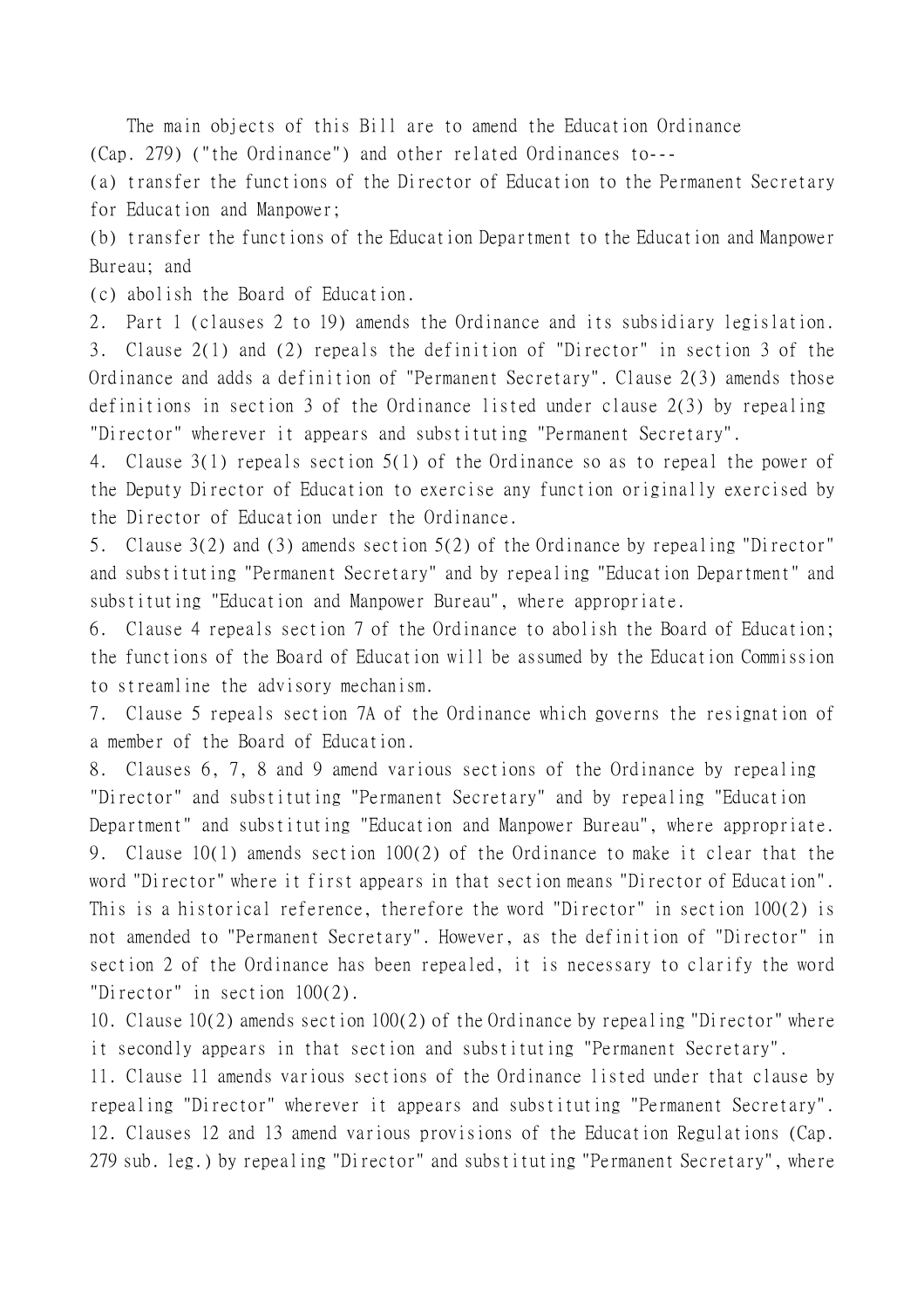appropriate.

13. Clause 14 amends various provisions of the Education Regulations (Cap. 279 sub. leg.) listed under that clause by repealing "Director" wherever it appears and substituting "Permanent Secretary".

14. Clause 15 amends rule 4(1) of the Grant Schools Provident Fund Rules (Cap. 279 sub. leg.) by repealing "Director" and substituting "Permanent Secretary", where appropriate.

15. Clause 16 amends various provisions of the Grant Schools Provident Fund Rules (Cap. 279 sub. leg.) listed under that clause by repealing "Director" wherever it appears and substituting "Permanent Secretary".

16. Clause 17 amends various provisions of the Subsidized Schools Provident Fund Rules (Cap. 279 sub. leg.) listed under that clause by repealing "Director" wherever it appears and substituting "Permanent Secretary".

17. Clauses 18 and 19 amend regulations 1(2) and 5 of the Education (Amendment) Regulations 1982 (L.N. 237 of 1982) by repealing "Director of Education" and substituting "Permanent Secretary for Education and Manpower" and by repealing "Director" and substituting "Permanent Secretary", where appropriate.

18. Part 2 (clauses 20 to 41) and the Schedule contain consequential and related amendments to other Ordinances. In particular---

(a) clause 23(2) amends paragraph (b)(i) of Schedule 2 to the Hong Kong Examinations and Assessment Authority Ordinance (Cap. 261) by repealing the power of the Chief Executive to appoint 1 public officer to serve as a member of the Hong Kong Examinations and Assessment Authority; the public officer appointed used to be an officer from the Education and Manpower Bureau; as the Permanent Secretary for Education and Manpower or his representative will be a member of the Hong Kong Examinations and Assessment Authority under paragraph (a)(vii) of that Schedule, there is no need to appoint another officer from the Education and Manpower Bureau to the Hong Kong Examinations and Assessment Authority;

(b) clause 28 amends The Ombudsman Ordinance (Cap. 397) by taking out "Education Department" from Part I of Schedule 1 to that Ordinance because the Education Department will be subsumed under the Education and Manpower Bureau; the Education and Manpower Bureau, as part of the Government Secretariat, is already covered by Part I of that Schedule;

(c) clause 33 adds saving and transitional provisions to the Education Scholarships Fund Ordinance (Cap. 1085) that are required for the reconstitution of the corporation sole known as the "Director of Education" to a corporation sole known as the "Permanent Secretary for Education and Manpower"; and

(d) clause 39 adds saving and transitional provisions to the Director of Education